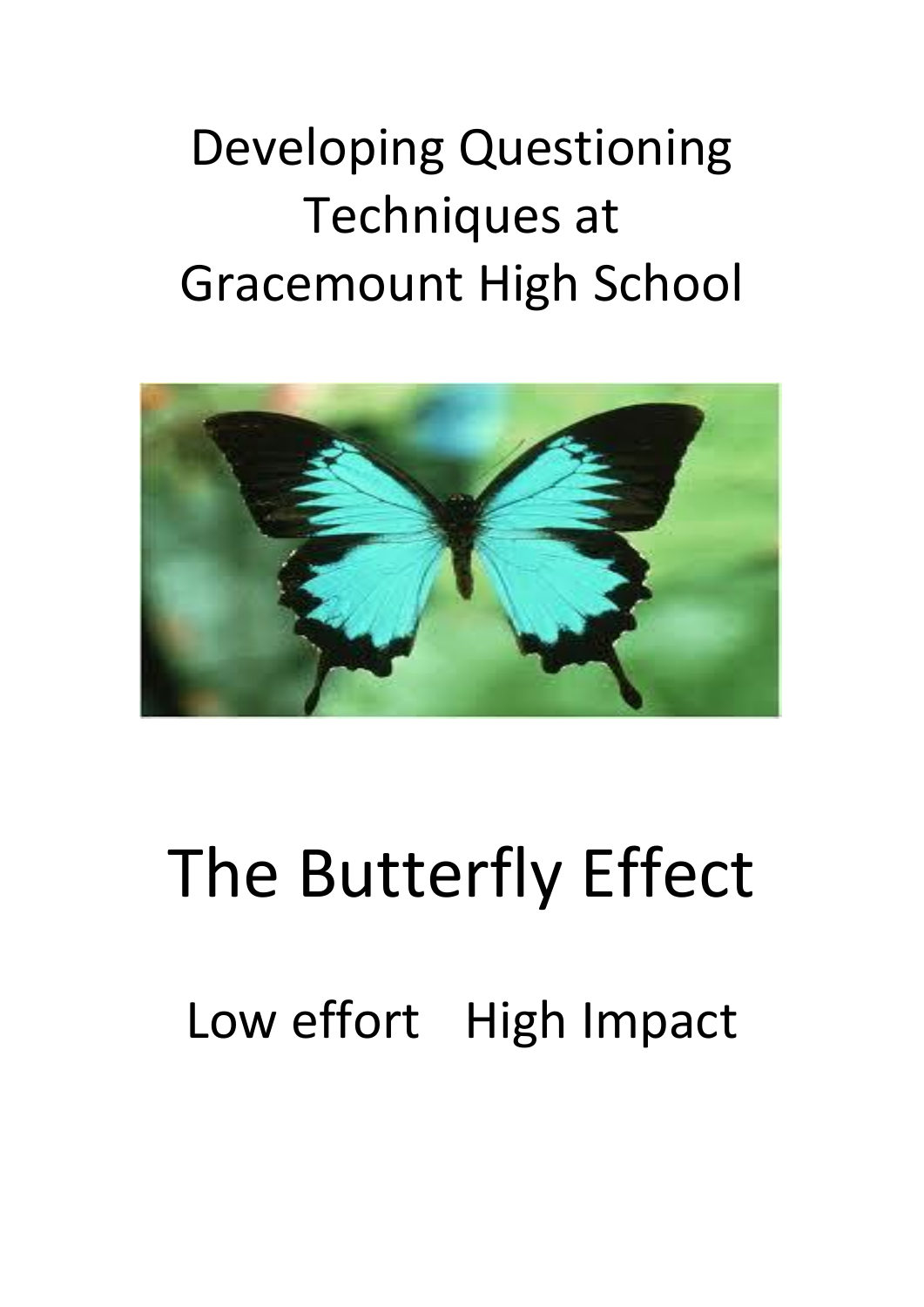|                                                                | Page    |
|----------------------------------------------------------------|---------|
| <b>Contents</b>                                                | 2       |
| The Butterfly effect                                           | 3       |
| The Importance of Questioning                                  | 4       |
| <b>No Hands Up</b>                                             | 5       |
| <b>Pose Pause Pounce Bounce</b>                                | $6 - 7$ |
| <b>Think Pair Share</b>                                        | 8       |
| <b>Enquiry Question</b>                                        | 9       |
| <b>Closed Questions</b>                                        | 10      |
| <b>Open Questions</b>                                          | 11      |
| Invert the question                                            | 12      |
| If this is the answerwhat is the question                      | 13      |
| <b>Mini Whiteboards</b>                                        | 14-15   |
| <b>Starter Questions</b>                                       | 16      |
| <b>Exit Passes</b>                                             | 17      |
| <b>Articulate the answer</b>                                   | 18      |
| X and Y                                                        | 19      |
| <b>ABCD</b>                                                    | 19      |
| <b>Walking Debate</b>                                          | 20      |
| <b>Questions Tokens</b>                                        | 21      |
| Blooms Taxonomy (revised) and how it can relate to questioning | 22-23   |
| <b>Marginal Learning Gains</b>                                 | 24-25   |
| <b>Notes/Reflections</b>                                       | 26      |
| <b>Personal Reflection Sheet for teachers</b>                  | 27      |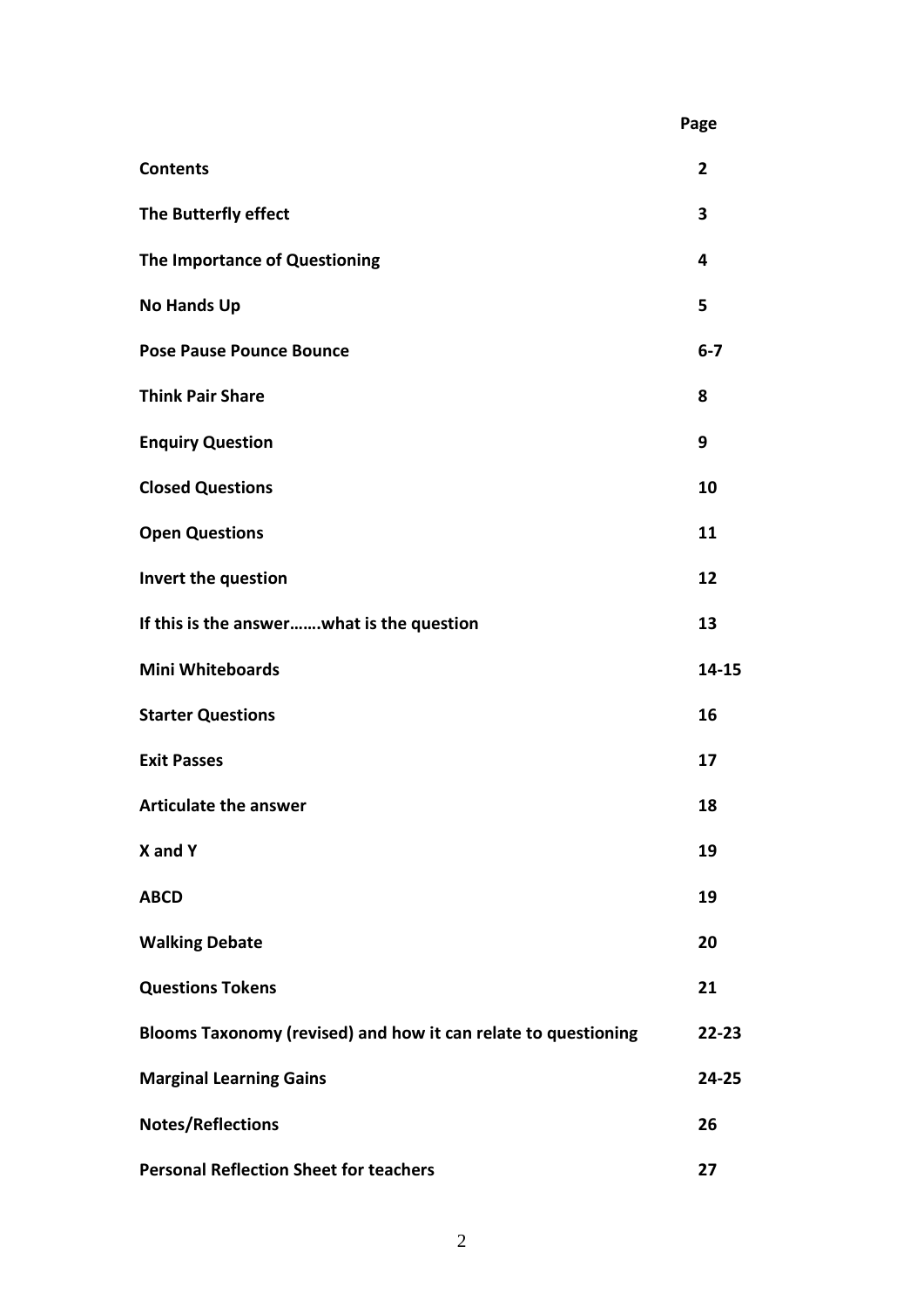### **The Butterfly Effect**

As romantic as it is mathematical, the **butterfly effect** theory can be found in all areas of life. The 'butterfly effect' – so called because if sufficient butterflies whirr their wings in the Amazonian rain forest a tornado can be unleashed hundreds of miles away. Of course this won't happen every time but sometimes if the climate and conditions are right who knows what can happen!

Within education this theory has been promoted by Sir Tim Brighouse. He encourages schools to share their best ideas recognising that some of these ideas are very simple and very powerful and most appealingly they should be interventions which require **low effort but have high impact**.

Developing teachers questioning is recognised as a possible "butterfly effect". We hope you find this resource useful and one that you can refer to time and time again.

#### **Enjoy, practise, take a risk and learn from!**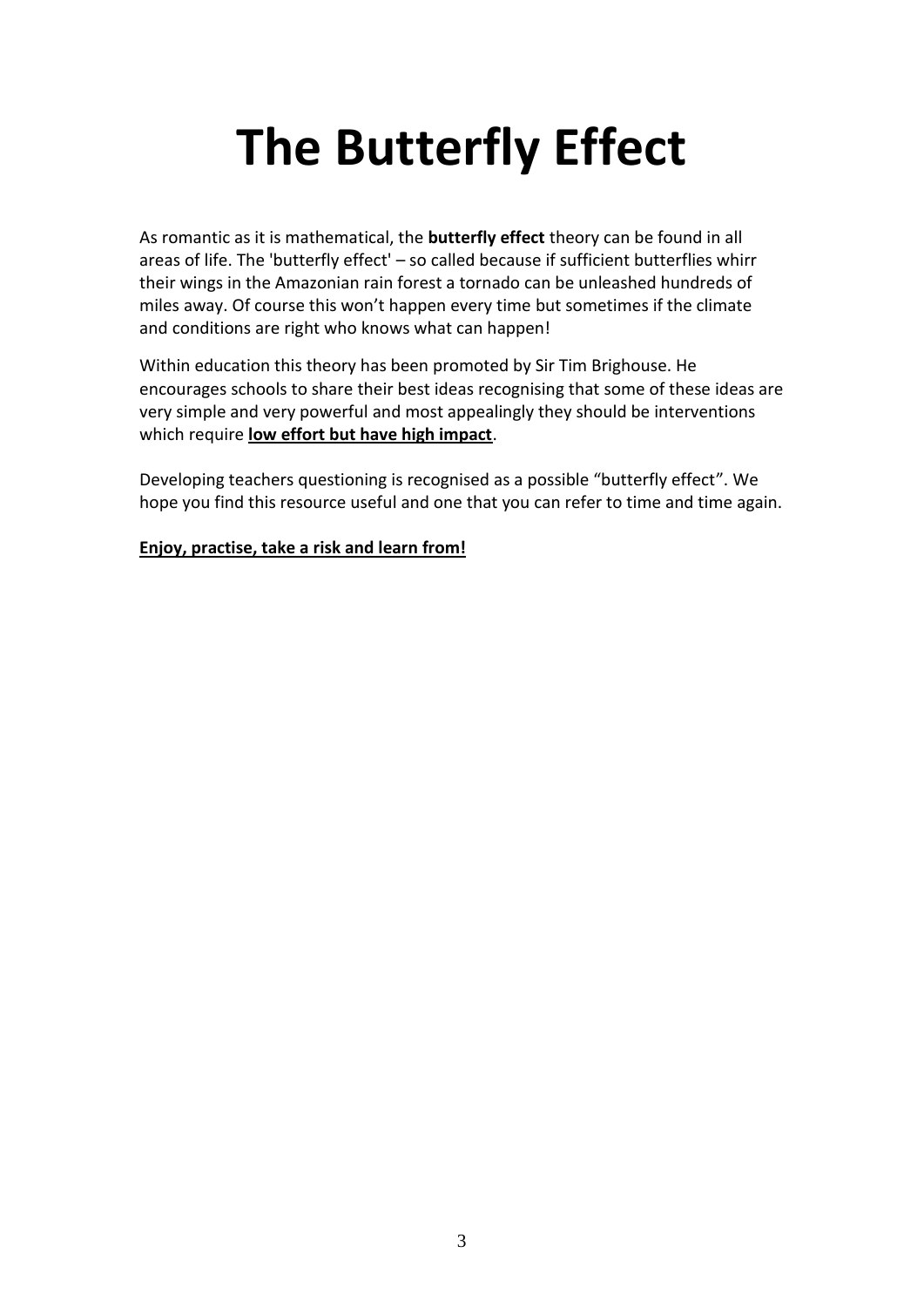### **The Importance of Questioning**

#### **Research suggests:**

- Teachers ask up to two questions every minute, up to 400 in a day, around 70,000 a year, or two to three million in the course of a career
- Questioning accounts for up to a third of all teaching time, second only to the time devoted to explanation.
- Most questions are answered in less than a second. That's the average time teachers allow between posing a question and accepting an answer, throwing it to someone else, or answering it themselves.
- Research has found, however, that **increasing the wait time** improves the number and quality of the responses - three seconds for a lower-order question and more than 10 seconds for a higher-order question.

Questioning techniques can be developed easily in class through **practice and experimentation**. All teachers should consider how and when they question, embedding a variety of techniques to support the learning in the classroom. Highly effective, skilled questioning will have a **significant impact on the learning** experience within your classroom and ultimately improve your pupils learning.

In the next few pages a variety of techniques are highlighted and explained for your reference. You will be familiar with some and no doubt many will be embedded in your classroom practice already. Nevertheless there may be some that are new to you or unfamiliar with.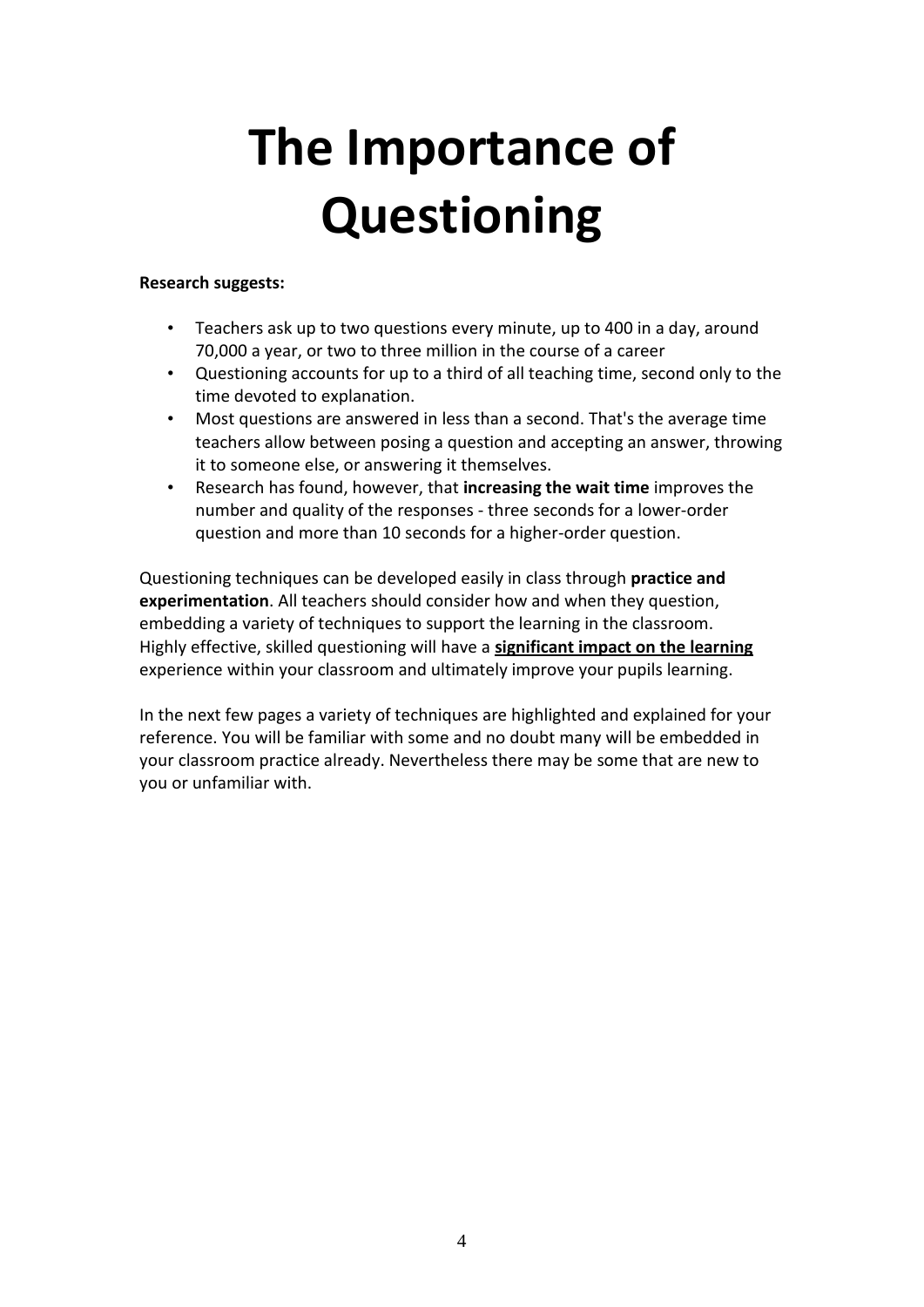### **No Hands Up**



A simple theory which can be used to maximize pupil engagement in the classroom.

You can watch an example of this by following the link below.

[The Classroom Experiment \(Ep.1\) -](https://www.youtube.com/watch?v=J25d9aC1GZA) YouTube

The basic theory is to inform the pupils that they should only raise their hand to **ask a question**, **not to answer one**. The teacher then chooses pupils to answer, therefore gaining information on whether everyone is learning. This can take some time to reinforce and when you first implement this you'll have a battle on your hands. Nevertheless it's worth reinforcing and some, if not most of your pupils will be familiar with this.

How the teachers choose is a crucial part of this technique. Simple techniques from the following can be adopted.

- 1. Lollipop sticks (or something similar) with pupils names to ensure a random choice. (Ian Stanton's **the cup of truth** has to be seen to be believed!)
- 2. For the more IT literate [www.classtools.net](http://www.classtools.net/) fruit machine programme where you can input names, save it and play it to choose pupils at random.
- 3. The Name Game can also be used for this it's a PowerPoint slide show with pupil's names that can be stopped at random.
- 4. Write numbers on balls or counters that tally to register or seating position and re-use with every class.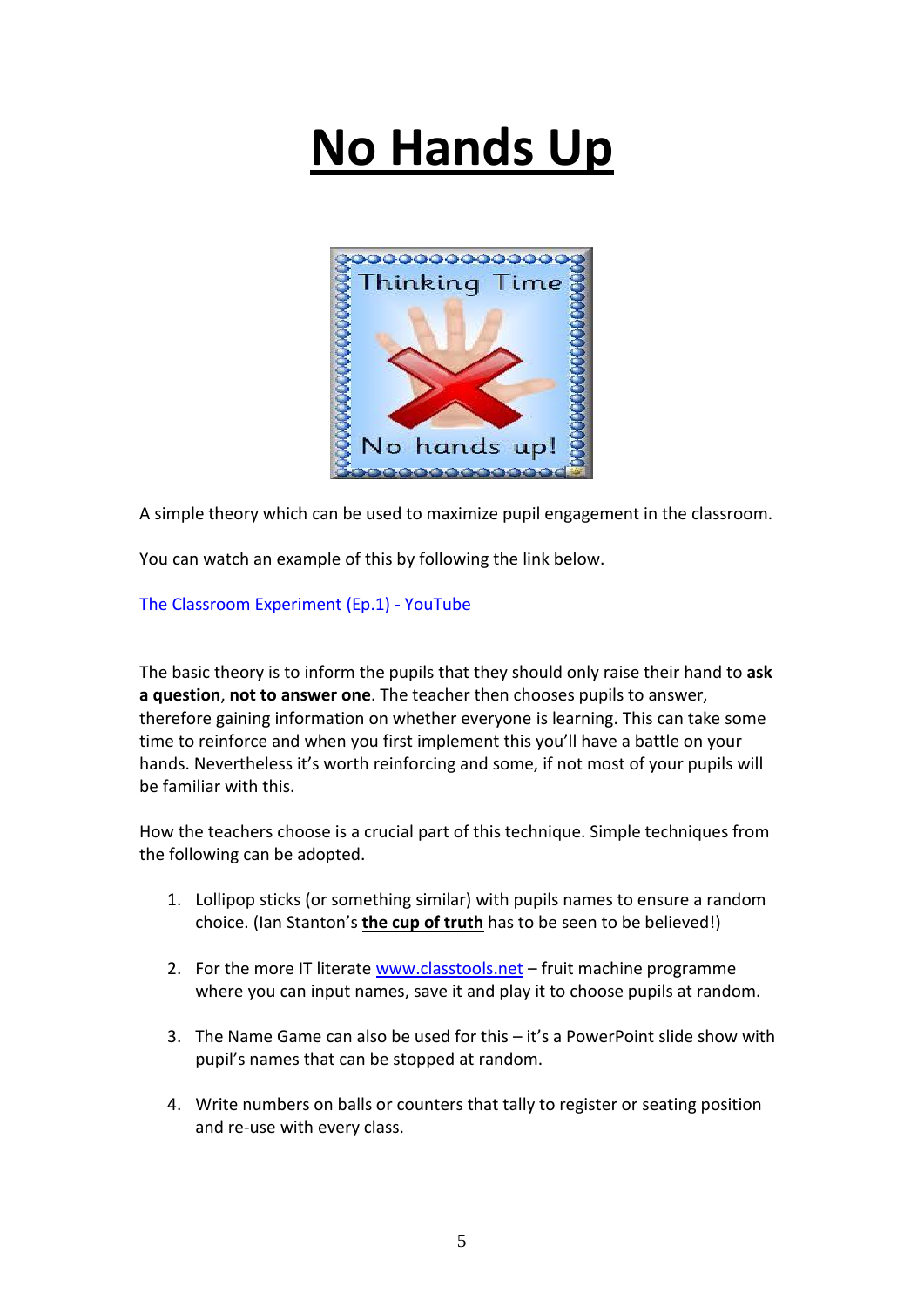

A very simple strategy but one that **needs a lot of practice and teacher discipline.**  Pupils need to get used to the technique and it is worth explaining that you intend to use this with them.

#### **Watch this short clip to help:<https://www.youtube.com/watch?v=029fSeOaGio>**

An explanation of each of the stages is below.

#### **1) POSE**

- Give the **context** of your approach to the class.
- **Insist on hands down** before the question is delivered.
- Provide a question or a series of questions, ensuring that you ask the students to remain reflective.

#### **2) PAUSE...**

- This is the **hard part**.
- Ask the class to hold the thought; ... think; ... think again...
	- 1. If students are captivated and engaged, try holding the silence for a little while longer and...
	- 2. Push the boundaries. Keep the reflection for as long as possible.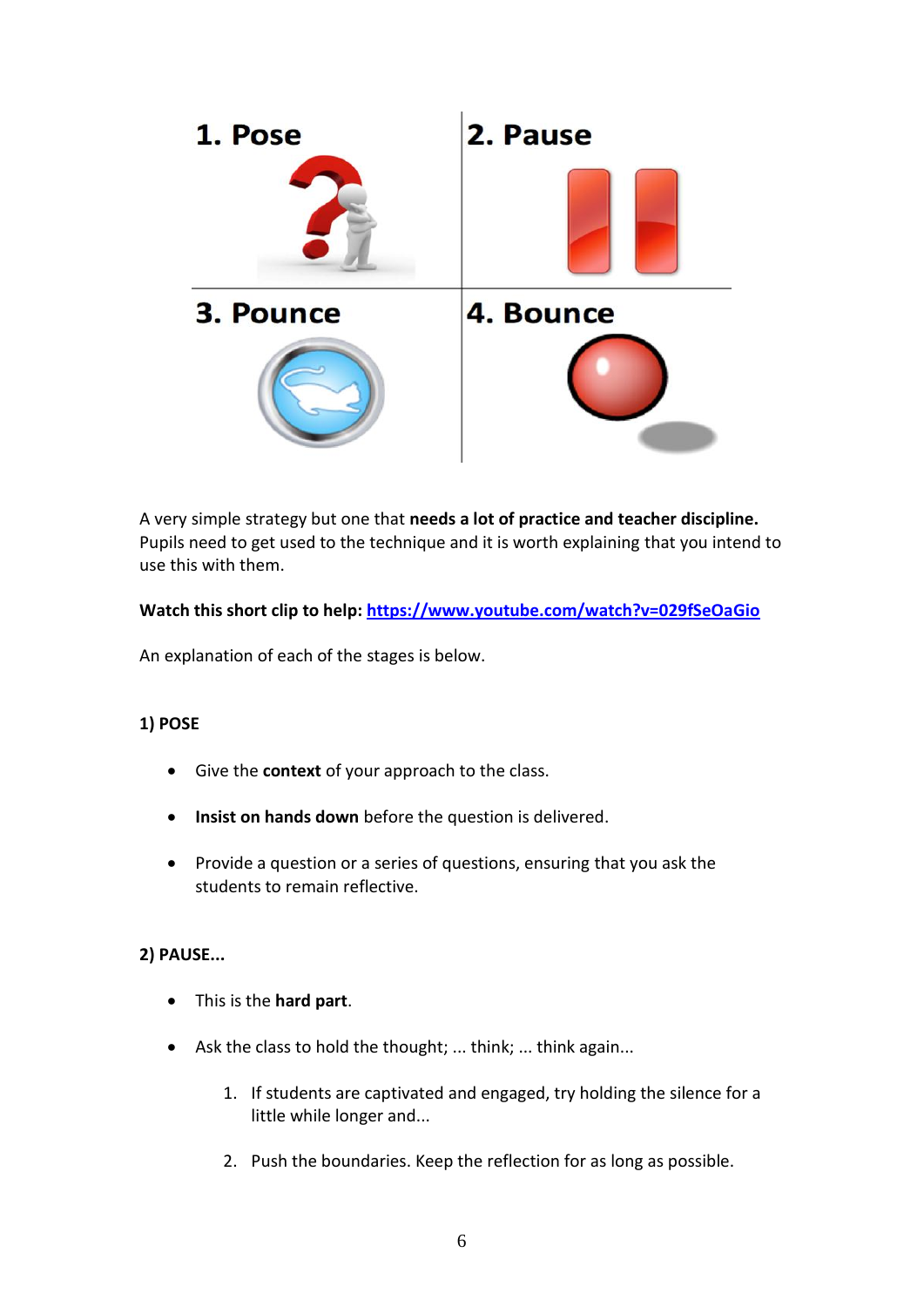3. You can use a classroom monitor/timekeeper if you want to support you with this. Give them a stopwatch or ask them to count to 10 in their head. They can then give you a signal to move on to the pounce stage.

#### **3) POUNCE (!)**

- Insist the answer to the question comes from student A and possibly student B, directly and fast!
- Of course **plan in your mind who you are going to ask**, before speaking to the class.
- Name student A to respond and don't move.
- Possibly don't speak and nip any comments, grunts or noises in the bud! It's magic when you can hear, see and feel a captivated learning audience. We've all seen it.
- Wait for an answer... pause... **decipher the support needed** if no response is evidently on its way. (Of course, at this stage, you can instigate various strategies for peers to support the questionable student A).
- If student A does manage to answer, the fun part starts here...

#### **4) BOUNCE!**

- Ask another student B (immediately) after the POUNCE response, their opinion of student A's answer.
- This can be developed by asking student B and C **their opinions** to student A's response, **irrespective if the answer is correct or not**.
- An additional strategy is to bounce the question to a group A...and subsequently, a sub-group B if group A do not deliver a suitable way forward.
- This ensures the teacher is engaging a significant number of students with the question at hand, whilst using this strategy, it also ensures the entire class can be called upon at any given time by just returning to phase 1 or phase 3.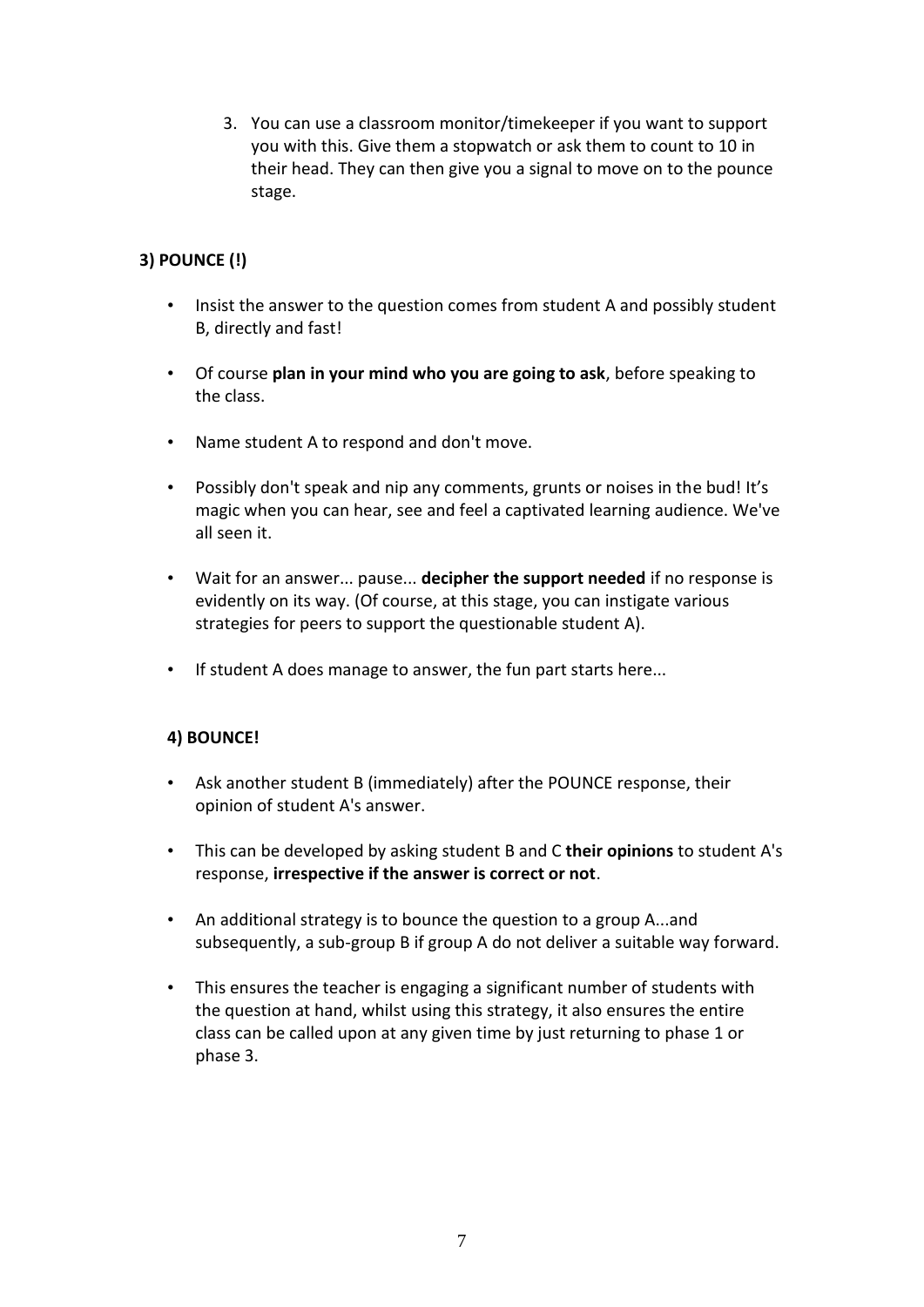

The basic premise to this technique is to ask students **'tell their neighbour'** as a means of articulating their thoughts. It can also be used as away of introducing a new topic/technique by telling students what the new topic is and then ask them to tell their neighbour everything they know about it.

3 key Steps

- 1) Ask a question, give thinking time and then ask students to discuss and tell their neighbour their thoughts.
- 2) Having done this put the pupils into groups so that they can discuss the question further.
- 3) When you are ready for pupils to give you their answers, seek group responses rather than responses from specific individuals.

One key advantage is that many pupils feel safer making contributions when teachers use this questioning format and of course pupils love collaboration and learning from each other.

This is a great technique to use when tests are returned and the class are discussing the "how" and "why" of the right answer. It's also great for whole class discussions or in other situations where you are encouraging peer collaboration such as reading and understanding the same piece of text. Person A and B read the same paragraph, Person A summarises the meaning of the paragraph to person B, they discuss and agree/or not and then repeat the process with person B summarising.

The process of agreeing should include reasoning over the validity of the consensus answer, as well as reasoned negation of misconceptions or wrong answers.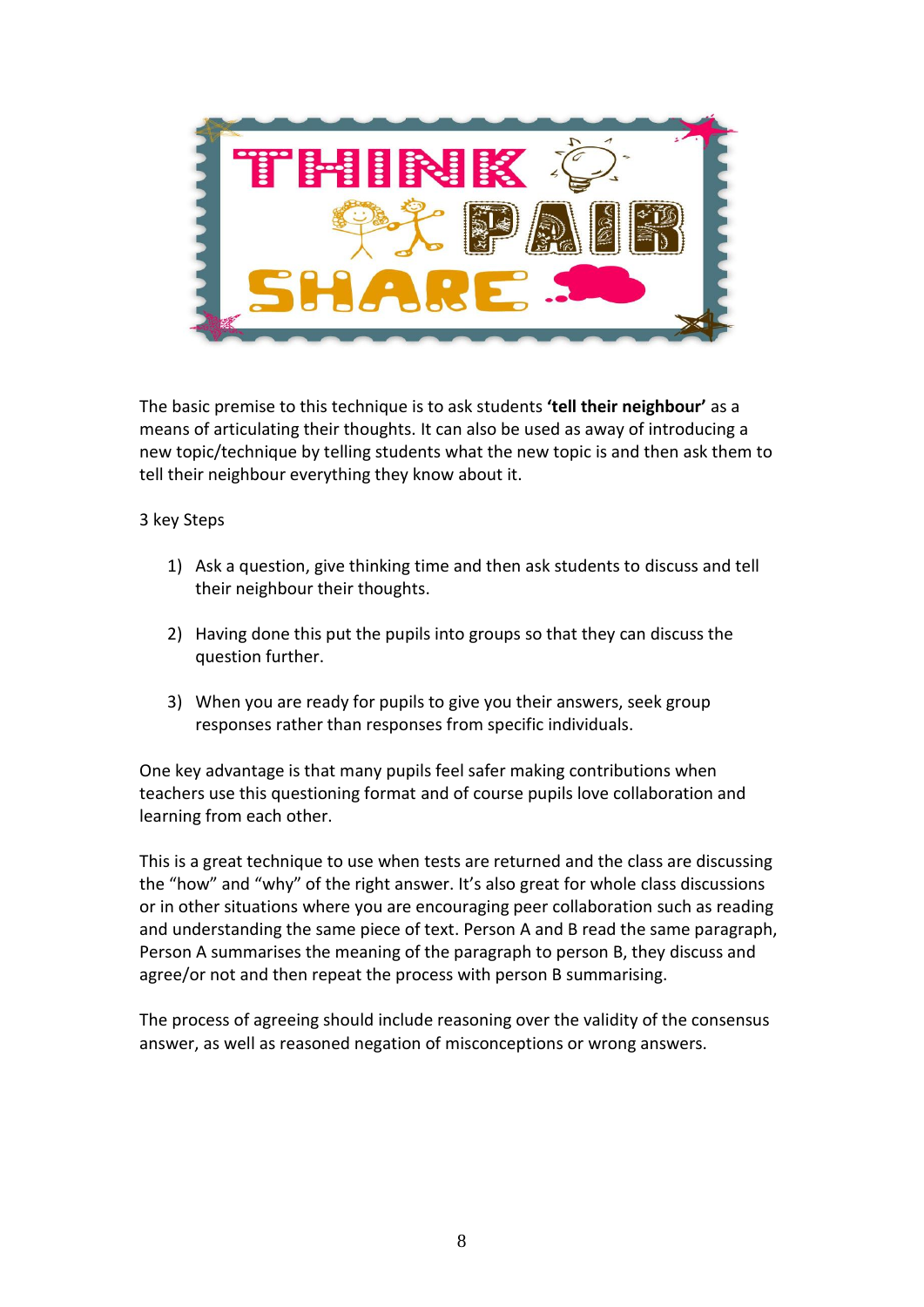### **Enquiry Questions**

Use an enquiry question to stimulate **high-level thinking** in the lesson or unit.

e.g.

Instead of, "Is the United Kingdom a democratic society"?

Try

How democratic is the United Kingdom?

Instead of "Is our school ethnically diverse"?

Try

How ethnically diverse is our school?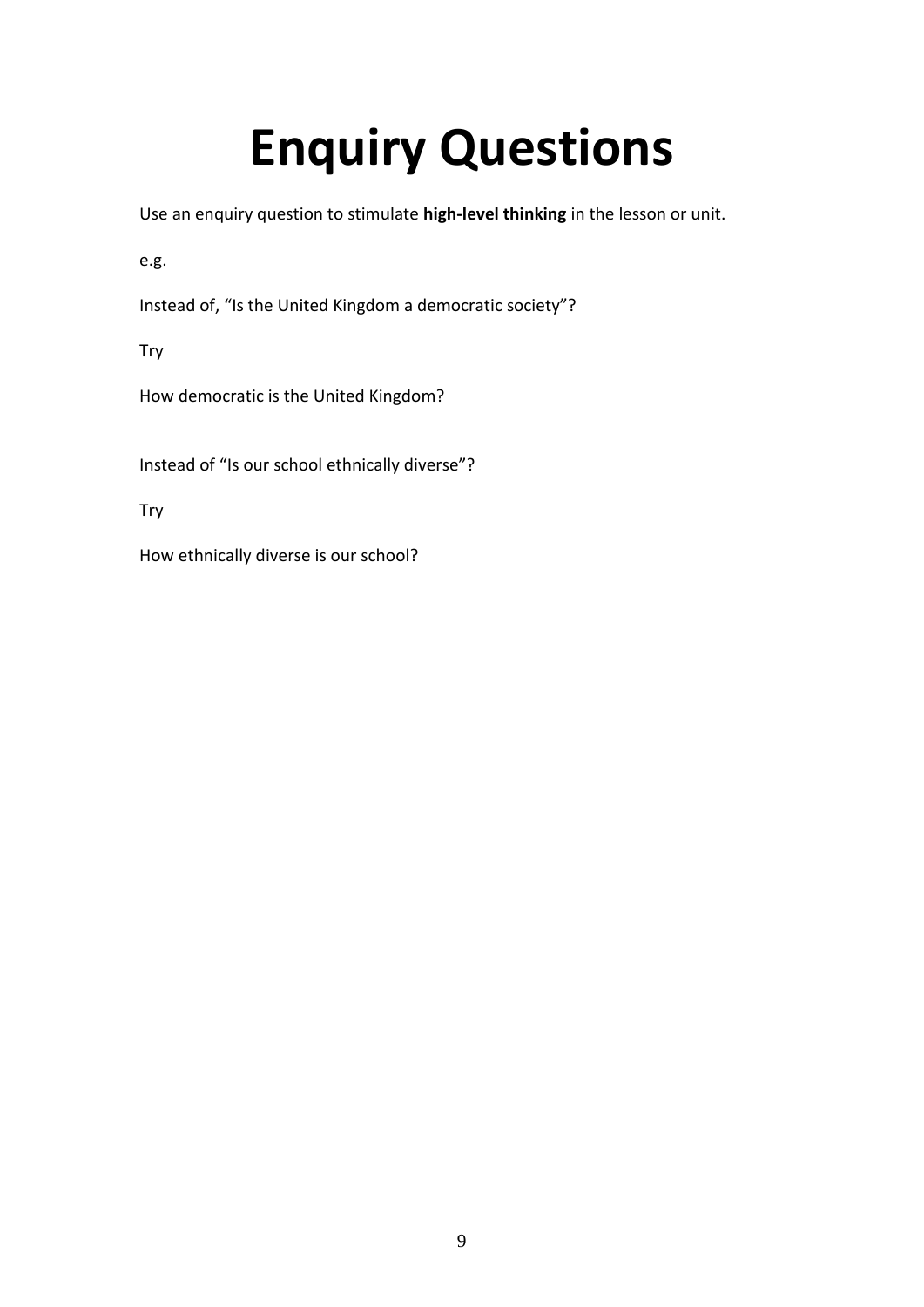

**Closed questions** have the following characteristics

- They give you *facts*.
- They are *easy* to answer.
- They are *quick* to answer.
- They keep control of the conversation with the *questioner* (usually the teacher)

This makes closed questions useful in the following situations:

- 1) Establishing facts quickly.
- 2) Revision on a topic testing their understanding.

Closed questions can be useful however are not great at facilitating the use of abstract thinking skills, encouraging talking or eliciting much understanding. Open questions are more likely to do this and thus improve learning.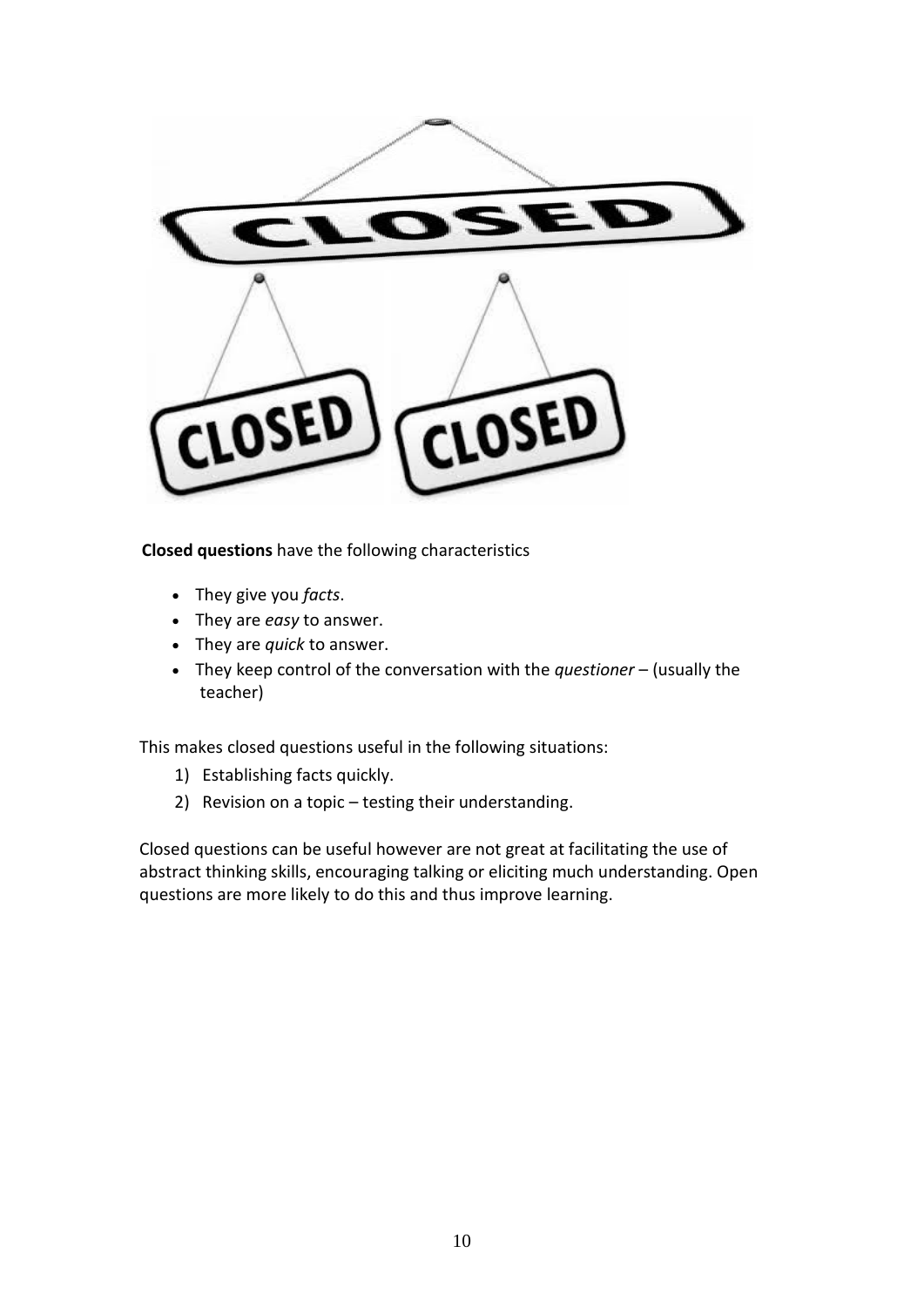

**Open questions** have the following characteristics:

- They ask the respondent to *think* and *reflect.*
- They will give you *opinions* and *feelings*.
- They hand control of the conversation to the *respondent* **– (usually the pupil)**
- Begin with words such as: *what, why, how, describe*.

This makes open questions useful in the following situations:

- 1) As a follow on from closed questions, to develop a conversation and open up someone who is rather quiet?
- 2) To find out more about a persons understanding, their wants, needs, problems, and so on.
- 3) To get people to realize the extent of their learning and what needs to be achieved (to which, of course, you have the solution).

Using open questions can be scary, as they seem to hand the baton of control over to the other person. However, well-placed questions do leave you in control as you steer their interest and engage them where you want them.

When opening learning conversations, a good balance is **around three closed questions to one open question**. The closed questions start the conversation and summarize progress, whilst the open question gets the other person thinking and continuing to give you useful information about them.

A neat trick is to get them to ask *you* open questions. This then gives you the floor to talk about what you want. The way to achieve this is to intrigue them with an incomplete story or benefit.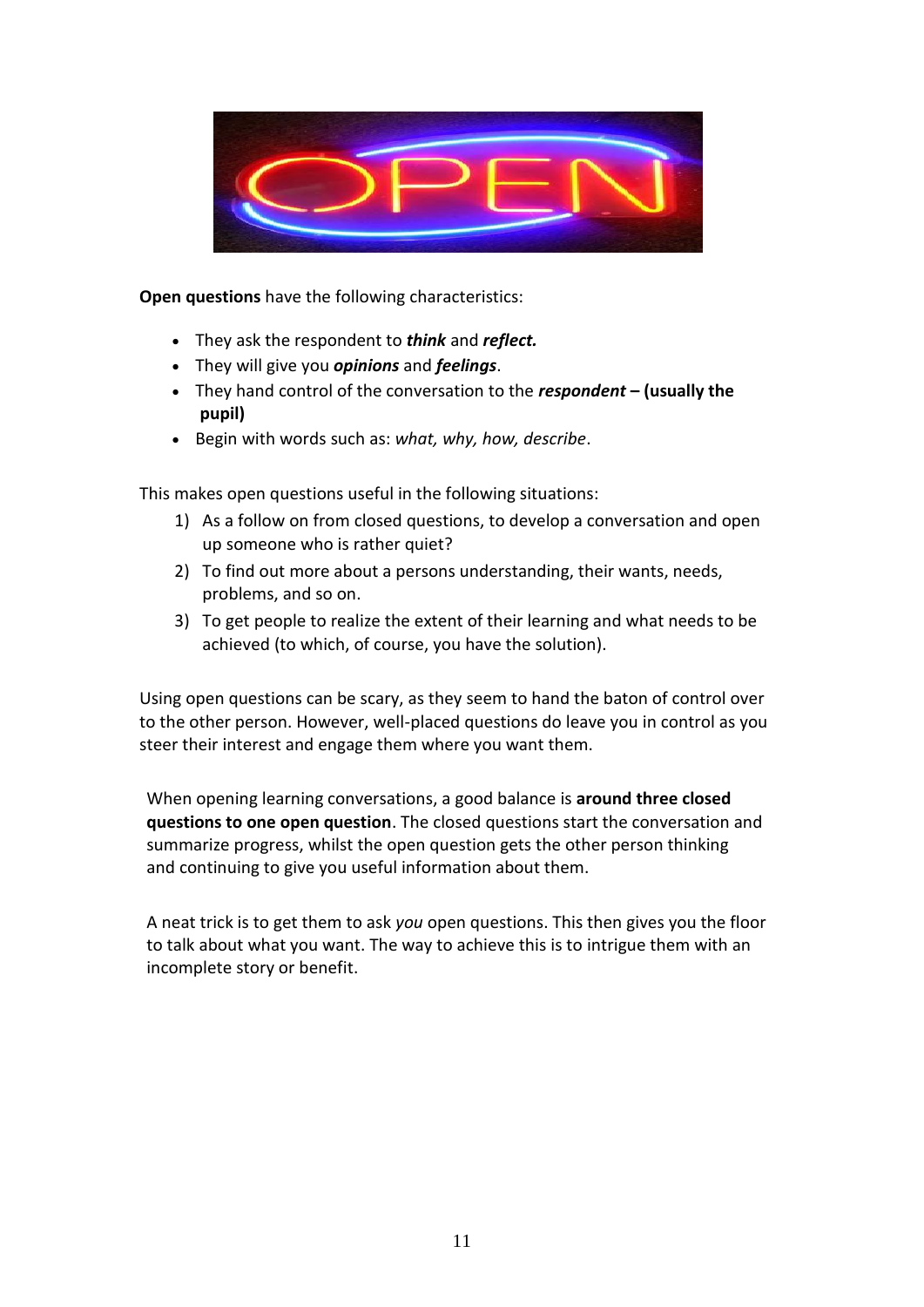

This is very similar to using open and closed questions.

Instead of asking a question that requires factual recall, invert it to request explicit reasoning e.g.

"Is France a democracy?"

becomes

"What does it mean for France to be a democracy?"

"Is 3 a prime number?"

becomes

"Give (x) amount of reasons why 3 is a prime number?"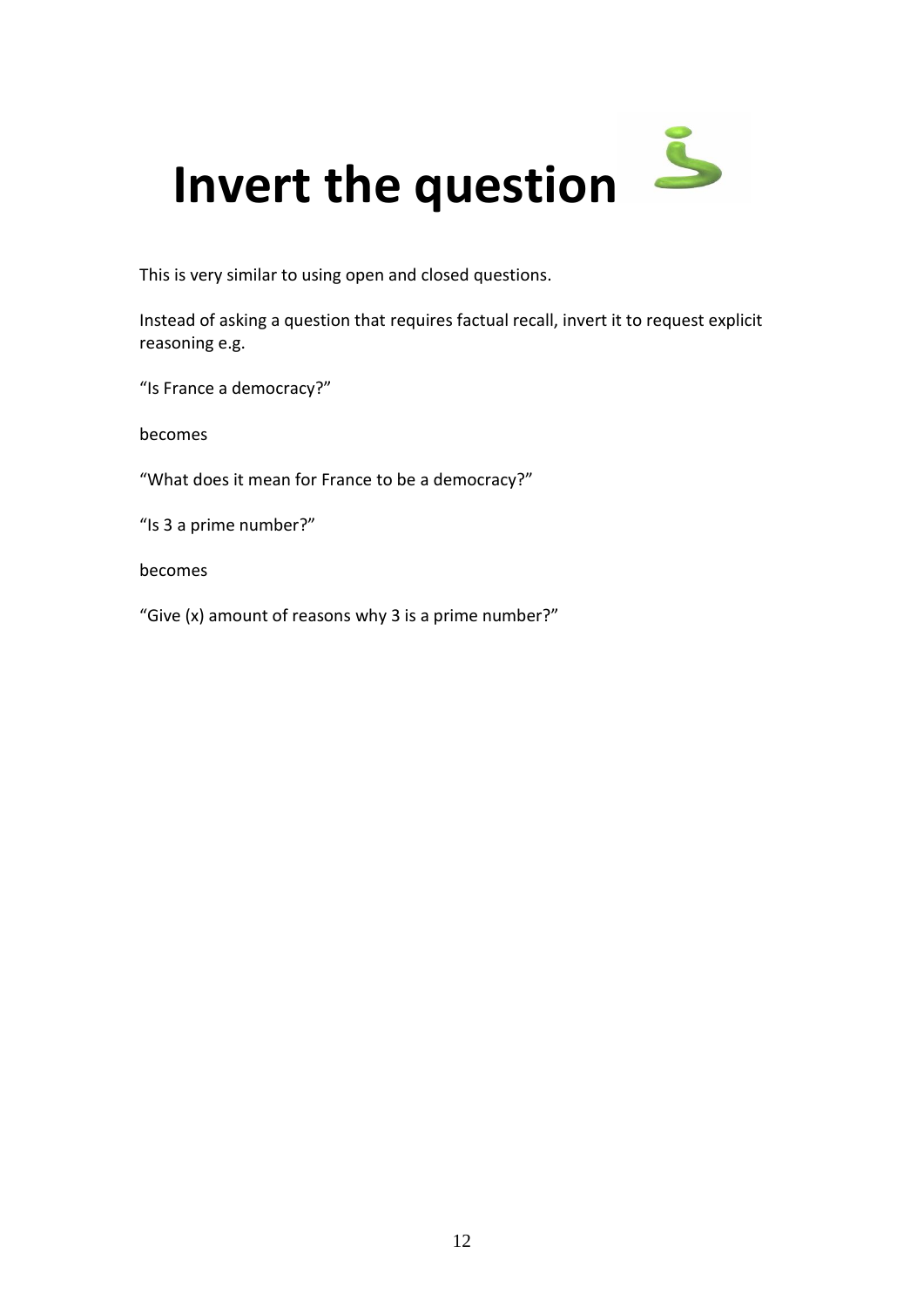## **If this is the answer……what is the question?**

A simple, yet effective technique to reverse the traditional questioning style. You may be familiar with this form the TV Programme, "Mock the Week". A short clip for those that are not easily offended is included.

<https://www.youtube.com/watch?v=Gh2bveIhfC0>

This allows you to:

- 1) Reversing the standard question and answer dichotomy it can deepen the pupils thinking.
- 2) Use different categories from your subject to facilitate pupil choice.
- 3) Can easily be used for open or closed questions.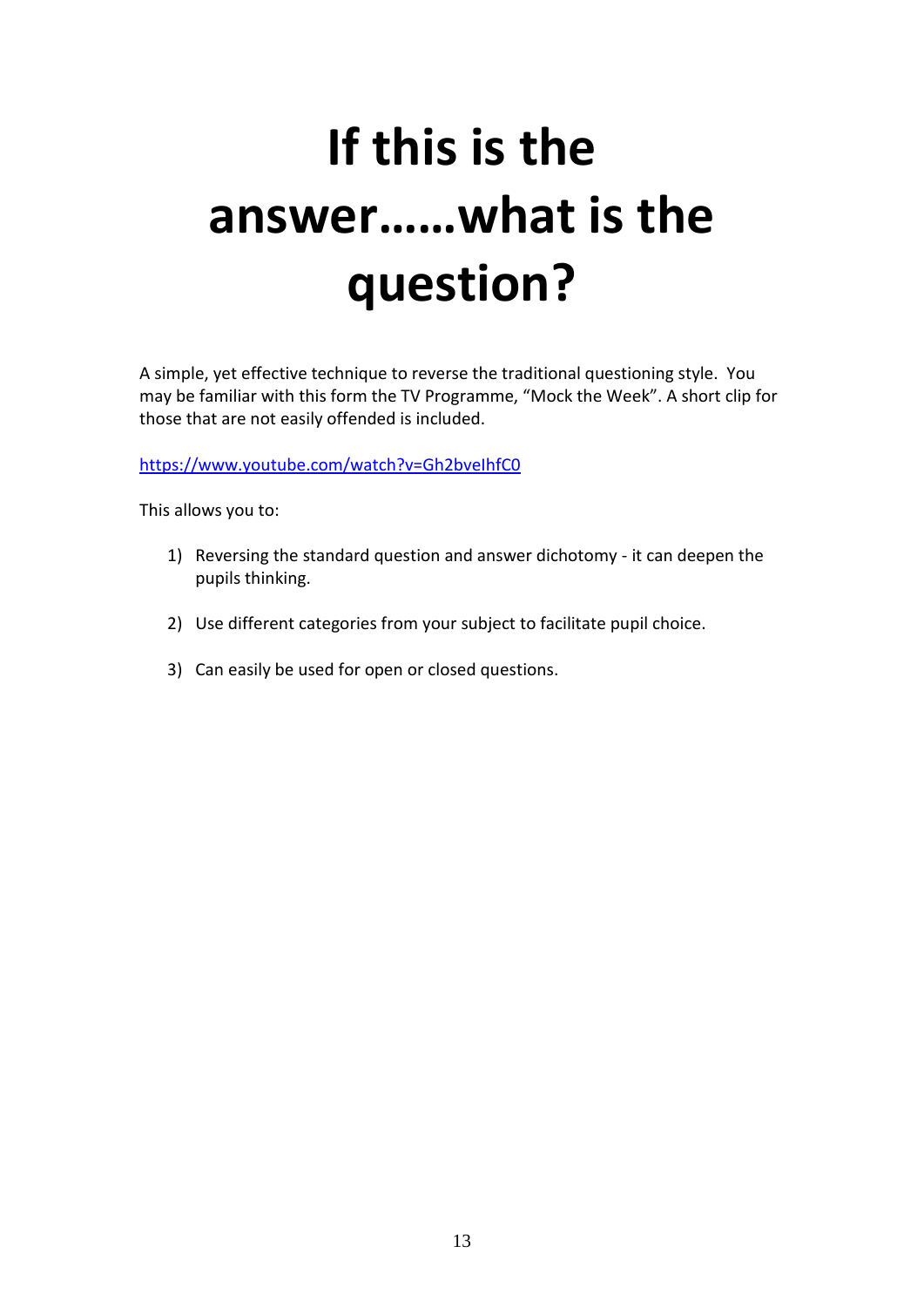### **Mini Whiteboards**

A technique we are probably all familiar but there is more to this than waving pieces of plastic in the air.

The key advantage is that there is no more efficient way to find out:

- a) Who knows.
- b) Who doesn't.

A huge advantage is that in each case every pupil answers whether individually, in pairs or groups.

What does this yield?

- 1. Correct answers.
- 2. Common errors or misconceptions.
- 3. Unexpected answers or approaches that add depth / interest to the lesson.
- 4. Students admitting they don't know.

However, the **Critical Factor** is the **follow up questions** from the immediate feedback.

- To those who got it right the least important thing to know is the right answer, the question is how did you work it out?
- Then those who were slightly wrong what made you think that?
- And so on.

Some examples may be:

- 1) Why do you/what happens when………….. (4 marks) Bonus marks for use of key terminology.
- 2) Write a sentence in French telling me………….
- 3) Write a sentence about …..
- 4) Draw a diagram of………….
- 5) Calculate 23% of 89.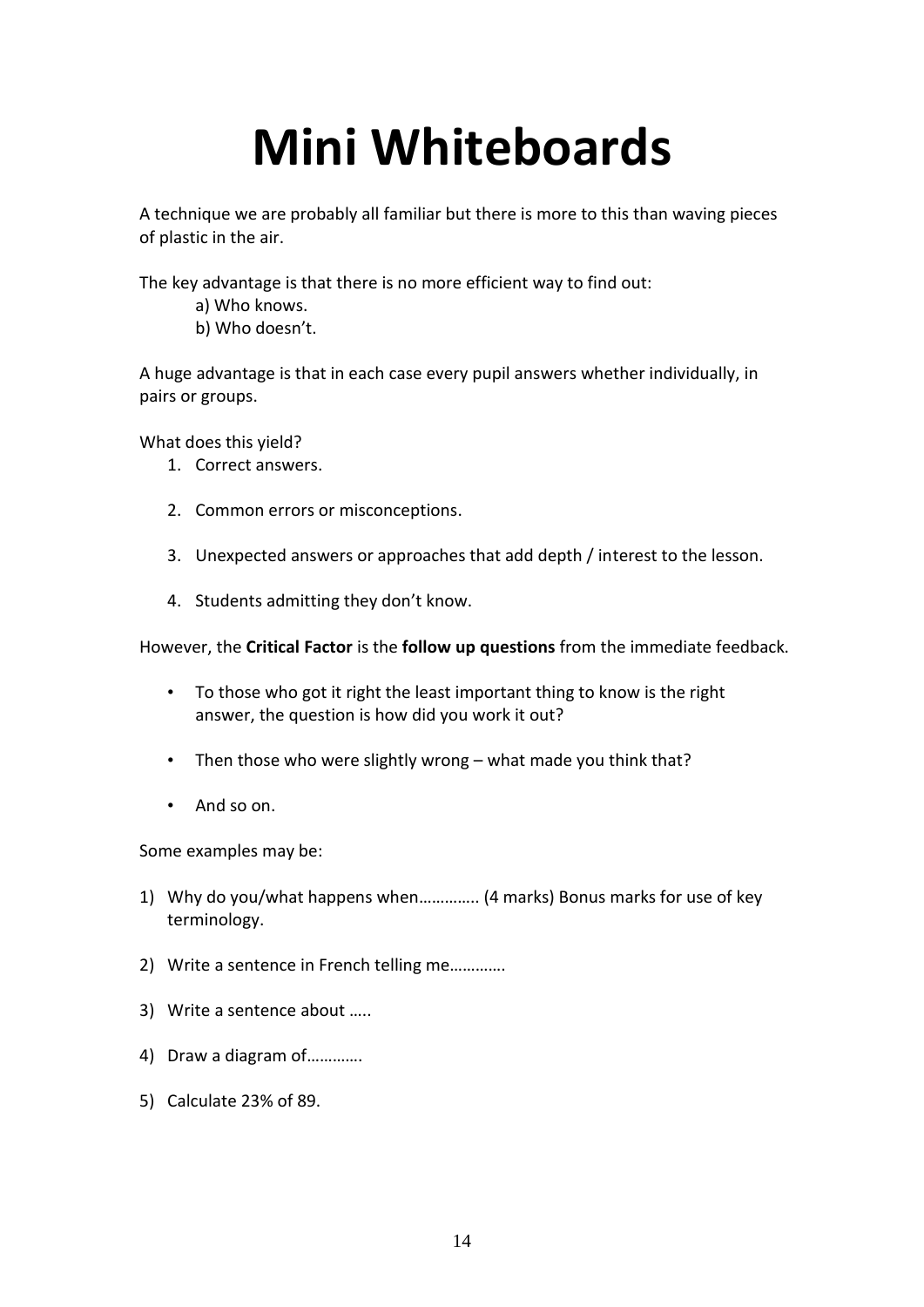In each case you are able to:

- Raise participation and engagement levels.
- Get you instant feedback.
- Deepen knowledge through follow up questioning
- Raise attainment.



#### **Please take into account the following:**

- 1. Making them difficult to access. Every teacher should be able to access a set! Please contact [ruth.mcfarlane@fife.gov.uk](mailto:ruth.mcfarlane@fife.gov.uk) for more information!!!
- 2. Failing to take account of the responses this is criminal (well almost). The point is to use the student's responses to inform what happens next.
- 3. Using them too little (novelty items)
- 4. Using them too often (students become jaded and impact wears off).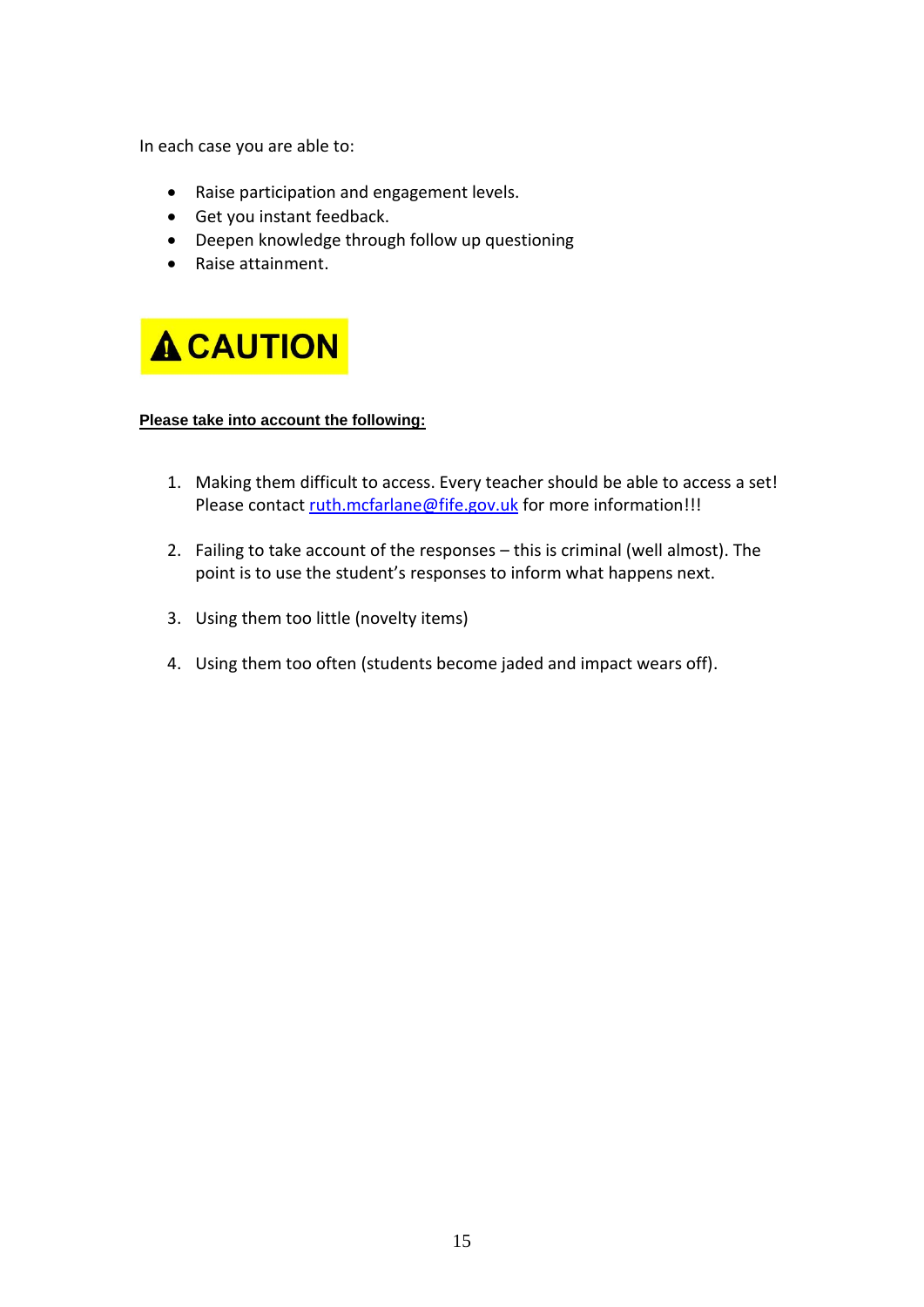### **Starter Questions**

#### **Starter Questions**

The following first two minutes of this clip are helpful when considering starter questions and balancing the need for always having specific learning intentions. – A common misconception in 21<sup>st</sup> century teaching.

#### <https://www.youtube.com/watch?v=kPf0nQFfv50>

Starter questions are a neat way of getting classes involved in learning straight away. These can be questions displayed that allows pupils to get access to learning immediately.

However, we can at times use these questions **INSTEAD** of learning intentions to start a lesson. This may be used when we don't have a specific learning intention for the whole class, but a "horizon" of learning intentions.

An example maybe:

Why is it colder at the top of a mountain even when you are closer to the sun?

This generates discussion and pupil can work individually, in pairs and groups to discuss and bring the answers back to the whole class.

Simple starter questions can also be used to get the class "started". Good examples of this are when questions are on the board and pupils are asked to start work immediately. This could be a follow on from the last lesson or an introduction to the days lesson/focus.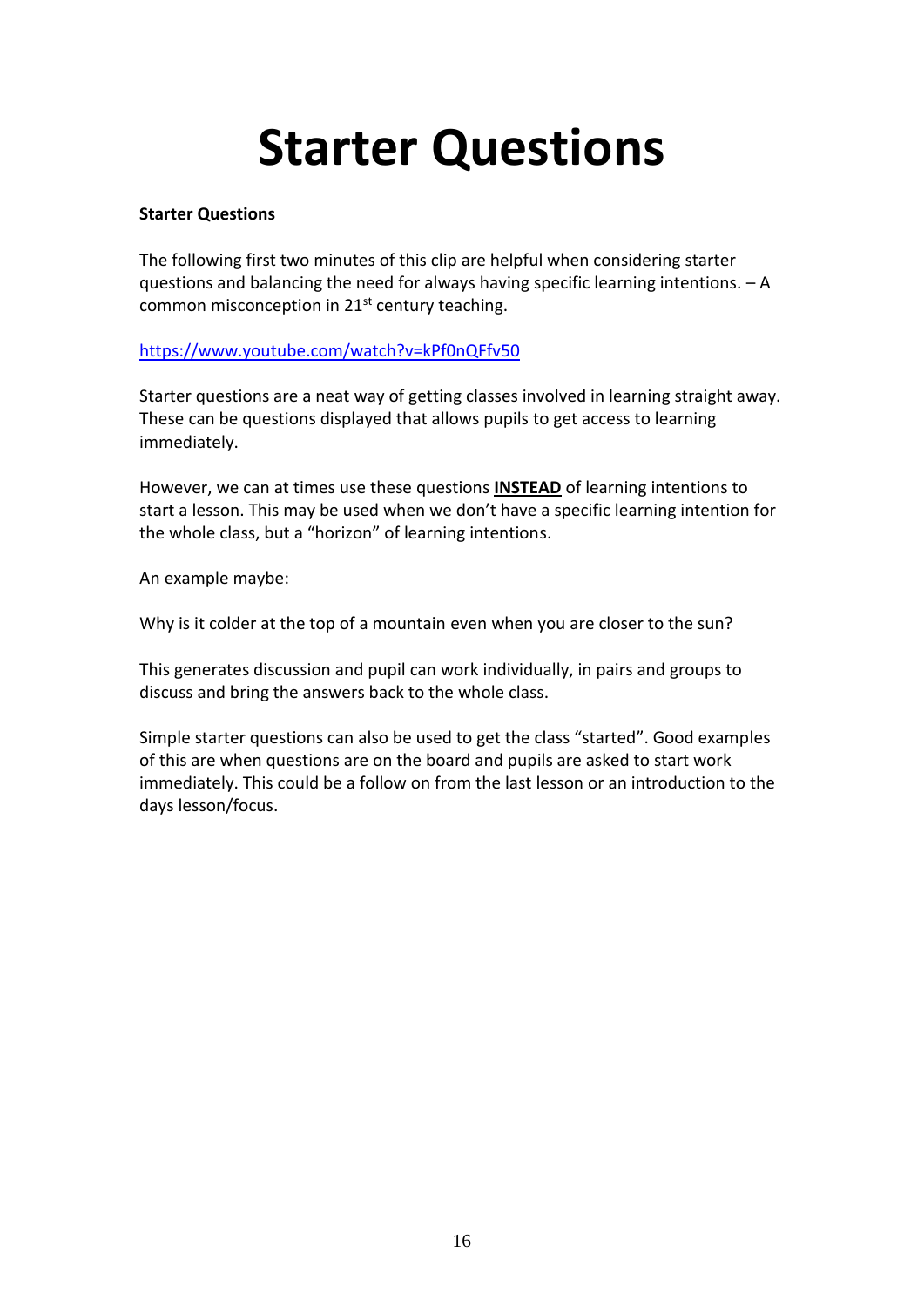### **Exit Passes**

#### **Exit Passes**

Use post-it notes or something similar to evaluate learning. Groups, pairs or individuals can answer:

- What have I learnt?
- What have I found easy?
- What have I found difficult?
- What do I want to know now?

It's important to re-visit these in the next lesson or pupils will see this as a waste of time. These should provide the teacher will valuable feedback which can shape the structure / content / learning of the next lesson.

These can also be used to evaluate topics / courses. Good for self-evaluation purposes and can be kept or photographed as evidence.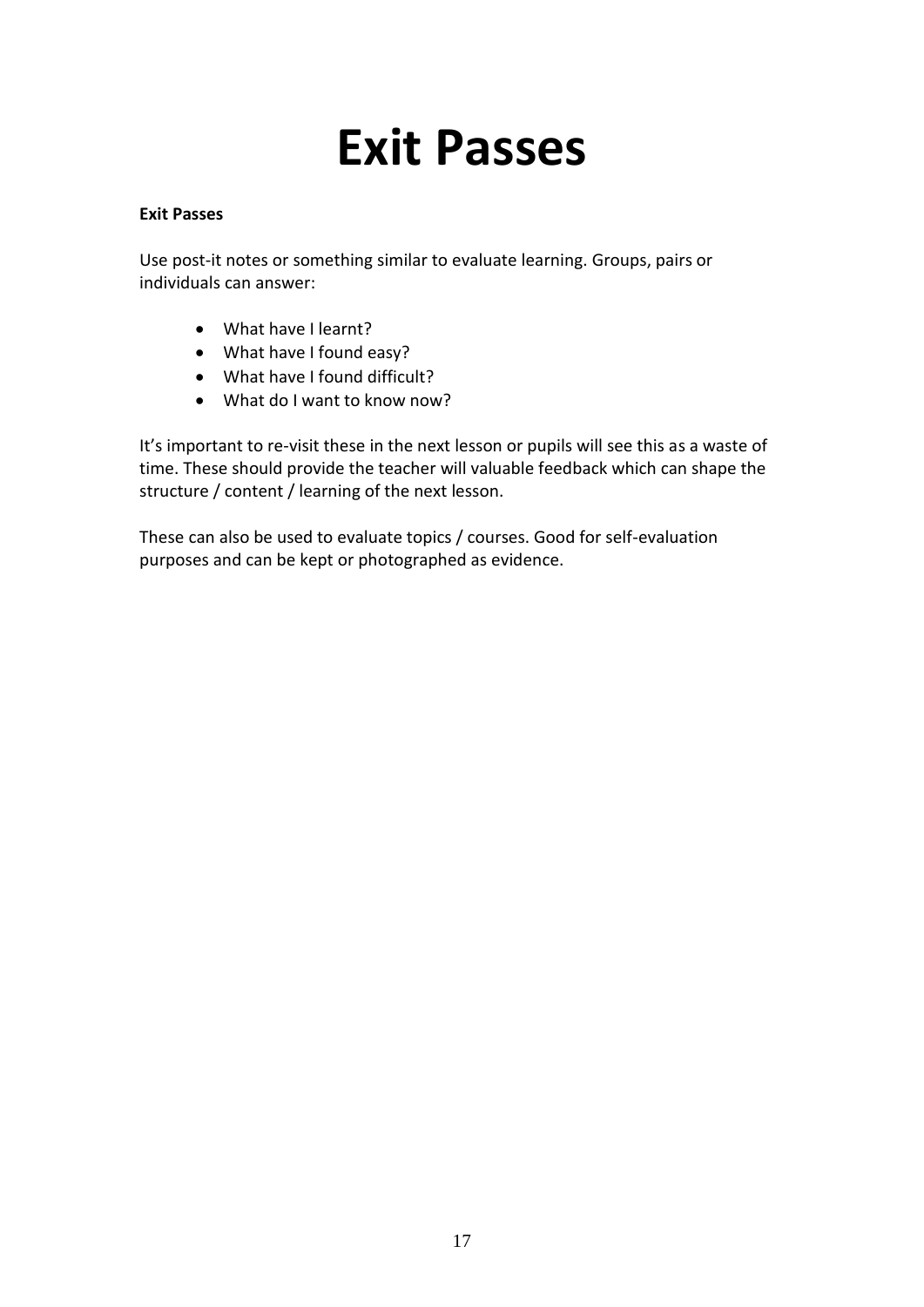

Give students the opportunity to **articulate their thinking** before answering. This tends to follow the order below:

- 1. 30 seconds silent thinking before any answers.
- 2. Share thinking with another in pairs for 2-3 minutes.
- 3. Write some thoughts down before answering.
- 4. Discuss with your neighbour the answer given by others.

**The important aspect here is to use incorrect answers as a discussion point**. Rather than dismissing something because it is wrong or saying 'that's interesting' etc use the misconception in reasoning to draw the process out into the open.

This leads to improving on misconceived reasoning and an atmosphere in which it is OK to be wrong.

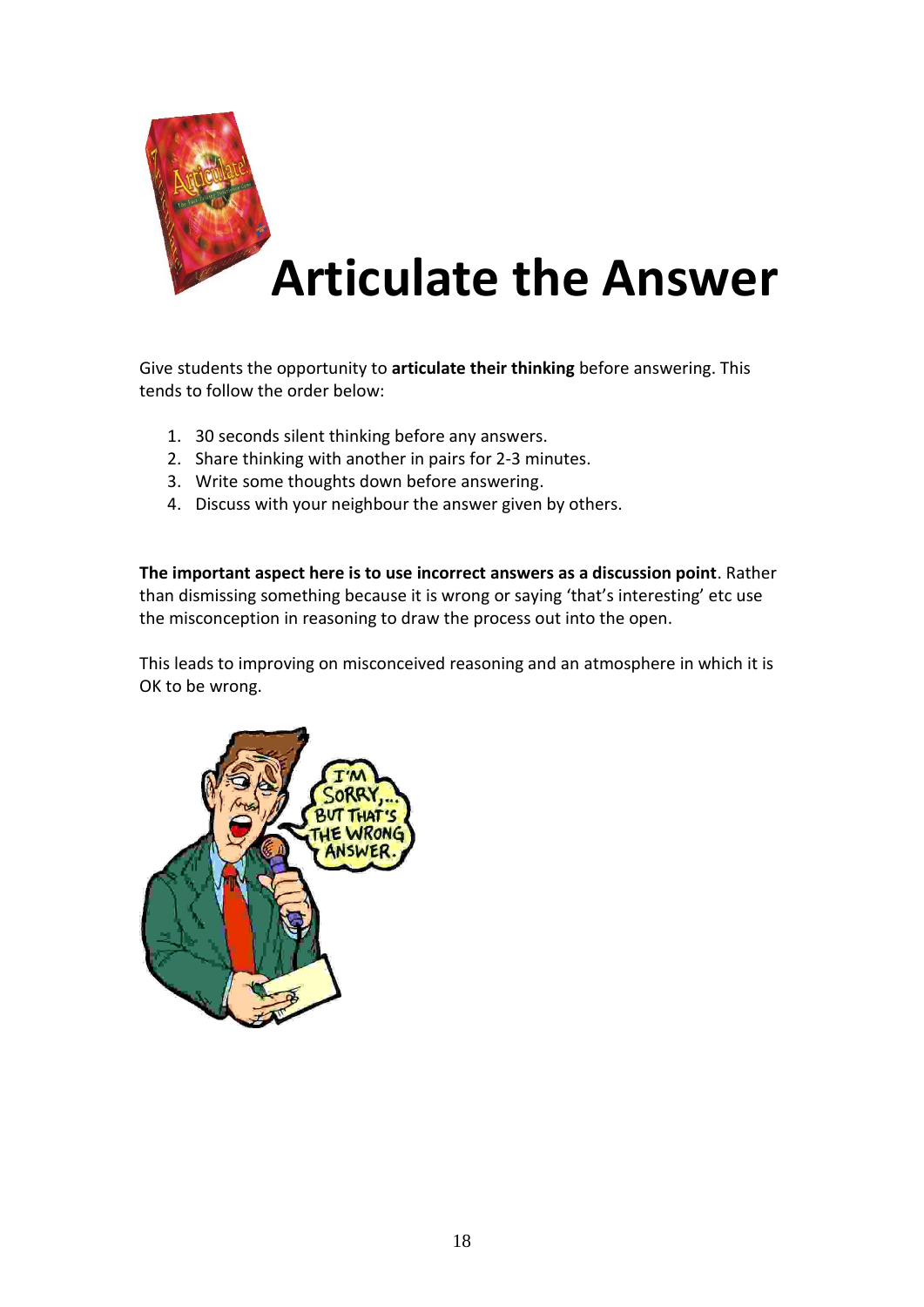### **X and Y**

A great technique for developing, and checking on pupils understanding of key issues/topics.

Ask students why X is an example of Y

e.g.

Why is an apple an example of a fruit?

Why is a fox an example of a mammal?

Questioning in this way **avoids factual recall** and asks for the **underlying reasoning** to be made explicit.



Laminate a set of cards so every member of the class has four, with **A, B, C and D** written on them. Ask questions with four answers and pupils can show you their answer – another way to do this is use the mini whiteboards as highlighted earlier.

Encourage them not to look at other people's response and remember wrong answers can be as valuable as right answers. You **must** take time to explore the reasoning.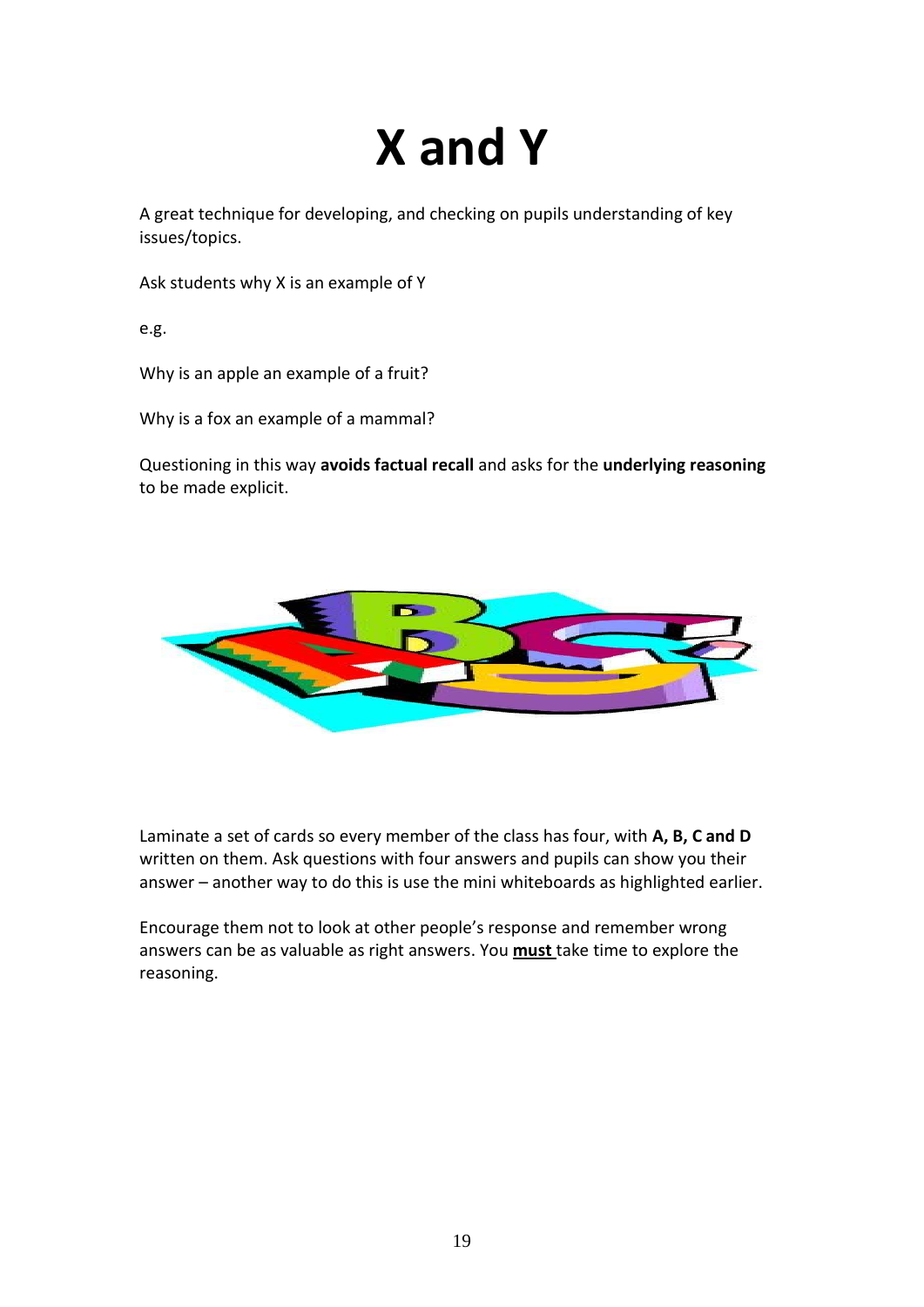### **Walking Debate**

A Walking Debate can be useful when discussing an issue or viewpoint, or finding a solution to a problem with pupils. It can also be an alternative way to have a class debate. It's a great technique to ensure maximum engagement and can provide a visual experience to the learning also.

Teachers need to display the debate cards in sequence from 'Strongly Agree' to 'Strongly Disagree', with 'Neutral/Unsure' in the middle on the wall of the classroom.

Next, a statement or question is read out to the class and they are asked to **position themselves** at one end of the class-room if they agree with the statement and at the other end if they disagree. If using questions you can have different possible answers placed around the room. Those who are uncertain can stand in the middle.

During the discussion of the issue students **can move their position**. Teachers need to **gain views from all sides and discuss the alternative views even if no one has chosen to stand there**.

An alternate idea could be that pupils attach or stick their name card beside the debate statement that corresponds with how they feel or what they think. This allows for effective discussion surrounding all view points on a topic and also allows pupils to question each others views and deepen understanding.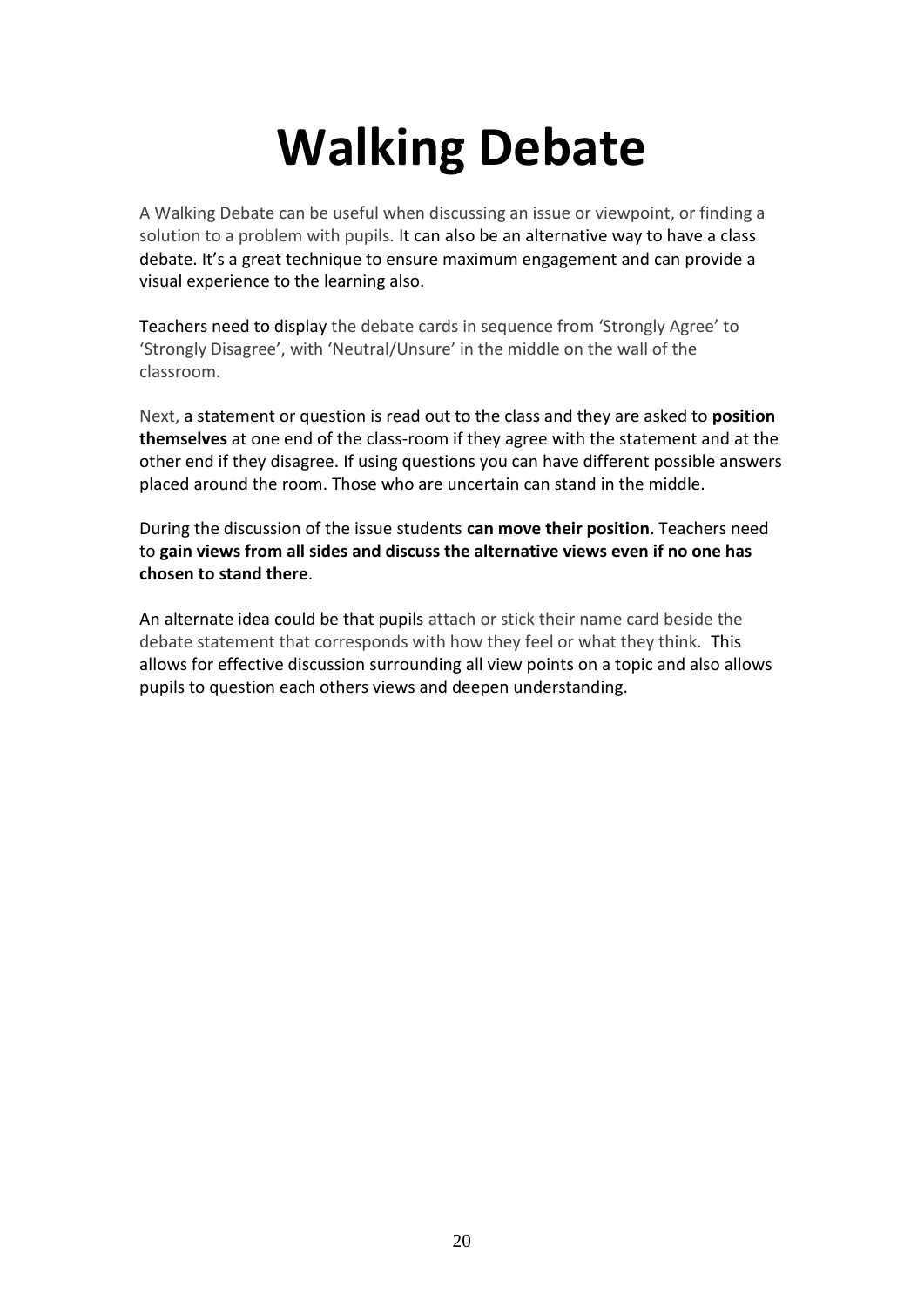### **Question Tokens**

This is a simple technique to get pupils to consider when to ask for help. It shouldn't be used every lesson but can be effective when you want to pupils to develop responsibility and independence in their learning.

The premise of these is that the students are given a set number of tokens in the lesson and have to choose when to use it (or not) - the idea being that they will think twice before asking the teacher and try to encourage students to think for themselves.

| <b>COUPON FOR THE ANSWER TO ONE</b>       | <b>COUPON FOR THE ANSWER TO ONE</b>       |
|-------------------------------------------|-------------------------------------------|
| <i><b>QUESTION. USE WITH CARE  DO</b></i> | <i><b>QUESTION. USE WITH CARE  DO</b></i> |
| <b>YOU WANT TO WASTE YOUR</b>             | <b>YOU WANT TO WASTE YOUR</b>             |
| <i><b>QUESTION?</b></i>                   | <i><b>QUESTION?</b></i>                   |
| <b>COUPON FOR THE ANSWER TO ONE</b>       | <b>COUPON FOR THE ANSWER TO ONE</b>       |
| <i><b>QUESTION. USE WITH CARE  DO</b></i> | <b>QUESTION. USE WITH CARE  DO</b>        |
| <b>YOU WANT TO WASTE YOUR</b>             | <b>YOU WANT TO WASTE YOUR</b>             |
| <i><b>QUESTION?</b></i>                   | <i><b>QUESTION?</b></i>                   |
| <i>COUPON FOR THE ANSWER TO ONE</i>       | <i>COUPON FOR THE ANSWER TO ONE</i>       |
| <i><b>QUESTION. USE WITH CARE  DO</b></i> | <i><b>QUESTION. USE WITH CARE  DO</b></i> |
| <b>YOU WANT TO WASTE YOUR</b>             | <b>YOU WANT TO WASTE YOUR</b>             |
| <b>QUESTION?</b>                          | <b>QUESTION?</b>                          |
| <b>COUPON FOR THE ANSWER TO ONE</b>       | <b>COUPON FOR THE ANSWER TO ONE</b>       |
| <i><b>QUESTION. USE WITH CARE  DO</b></i> | <i><b>QUESTION. USE WITH CARE  DO</b></i> |
| <b>YOU WANT TO WASTE YOUR</b>             | <b>YOU WANT TO WASTE YOUR</b>             |
| <i><b>QUESTION?</b></i>                   | <i><b>QUESTION?</b></i>                   |
| <b>COUPON FOR THE ANSWER TO ONE</b>       | <b>COUPON FOR THE ANSWER TO ONE</b>       |
| <i><b>QUESTION. USE WITH CARE  DO</b></i> | <b>QUESTION. USE WITH CARE  DO</b>        |
| <b>YOU WANT TO WASTE YOUR</b>             | <i>YOU WANT TO WASTE YOUR</i>             |
| <b>QUESTION?</b>                          | <b>QUESTION?</b>                          |
| <b>COUPON FOR THE ANSWER TO ONE</b>       | <b>COUPON FOR THE ANSWER TO ONE</b>       |
| <i><b>QUESTION. USE WITH CARE  DO</b></i> | <i><b>QUESTION. USE WITH CARE  DO</b></i> |
| <b>YOU WANT TO WASTE YOUR</b>             | <b>YOU WANT TO WASTE YOUR</b>             |
| <i><b>QUESTION?</b></i>                   | <b>QUESTION?</b>                          |
| <b>COUPON FOR THE ANSWER TO ONE</b>       | <b>COUPON FOR THE ANSWER TO ONE</b>       |
| <i>QUESTION. USE WITH CARE  DO</i>        | <i><b>QUESTION. USE WITH CARE  DO</b></i> |
| <b>YOU WANT TO WASTE YOUR</b>             | <i>YOU WANT TO WASTE YOUR</i>             |
| <b>QUESTION?</b>                          | <b>QUESTION?</b>                          |

They can "cash" in their token for one question but are advised by you to use wisely.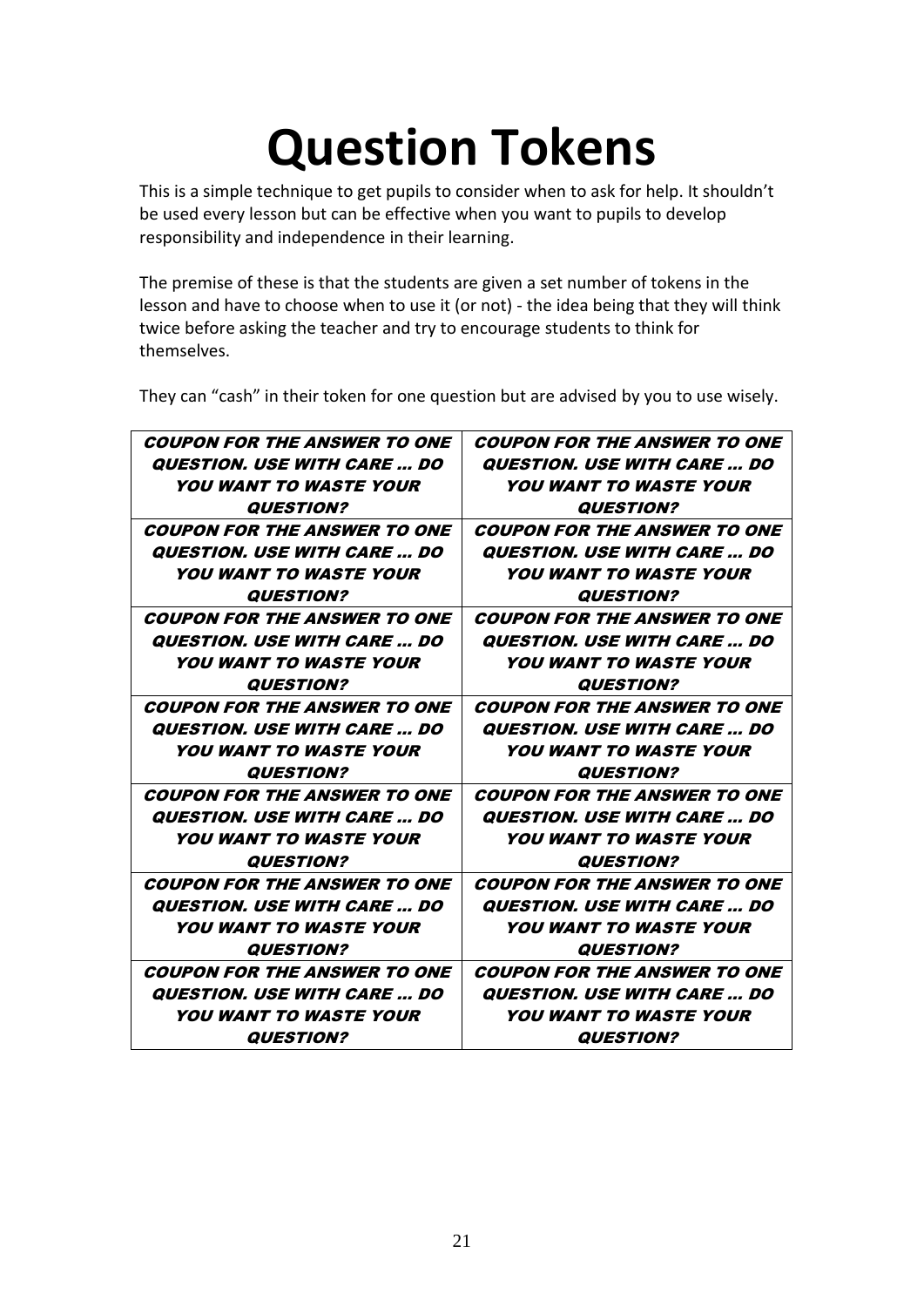## **Blooms Taxonomy (revised 2000)**

This is often used in order to **promote higher forms of thinking** in education such as analyzing and evaluating, rather than just remembering facts (rote learning). The revised version, shown below, concentrates more on the **verbs** rather than nouns; it's about the actual "doing" that's important.

When considering the **planning of questioning** into a lesson it can be helpful to consider **what level of thinking** you want your pupils to be engaged in. Some teachers do explain to pupils when they are asking "Higher Order Questions", so they expect a more detailed response. By **embedding key words into your questions** you can begin to further develop pupil thinking skills.

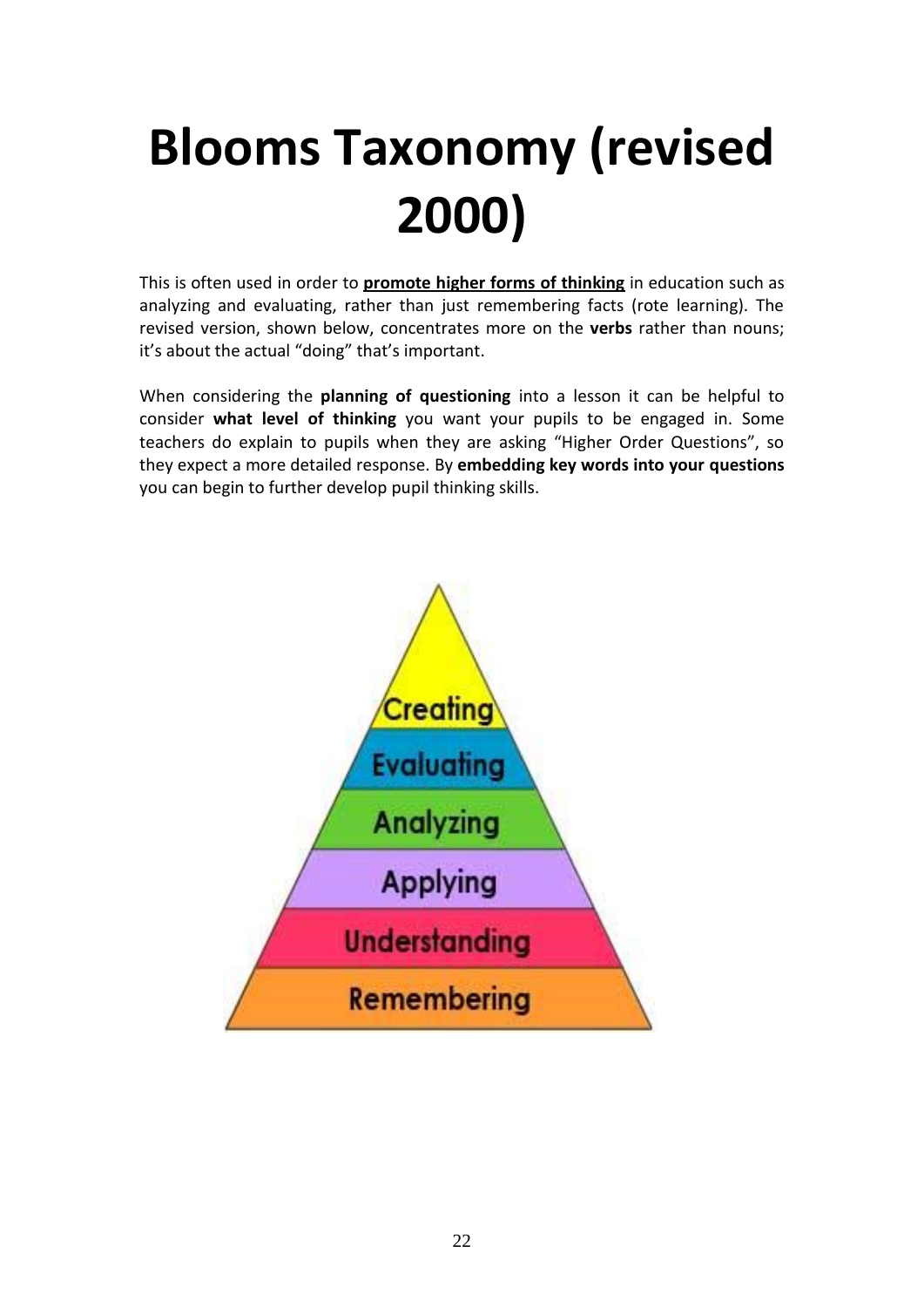### **Language to Encourage Higher Order Thinking Skills - (HOTS)**

In the table below you can begin to incorporate some of the words in your questioning.

| Category                                                                                                                                   | <b>Key Words to Consider</b>                                                                                                                             |
|--------------------------------------------------------------------------------------------------------------------------------------------|----------------------------------------------------------------------------------------------------------------------------------------------------------|
| Remembering - recall previous learned<br>information.                                                                                      | Define, describe, identify, label, list,<br>match, name, recall, select, recognise                                                                       |
| Understanding $-$ comprehending the<br>meaning, translation, interpret<br>instructions and problems.                                       | Comprehend, convert, distinguish,<br>estimate, explain, give an example of,<br>infers, interpret, paraphrase, predict,<br>rewrite, summarise, translate. |
| Applying $-$ use a concept in a new<br>situation. Apply what was learned in the<br>classroom into unfamiliar situations.                   | Apply, change, construct, demonstrate,<br>discover, manipulate, modify, operate,<br>predict, prepare, produce, relate, show,<br>solve, use.              |
| Analyzing - Separate material or<br>concepts so that they can be<br>understood. Distinguish between facts<br>and inferences.               | Analyze, breakdown, compare, contrast,<br>deconstruct, differentiate, distinguish,<br>identify, illustrate, justify, relate,<br>summarise, support.      |
| Evaluating - make judgements about<br>the value of ideas or materials.                                                                     | Appraise, compare, conclude, critique,<br>defend, describe, evaluate, explain,<br>interpret, justify, relate, support.                                   |
| Creating - build a structure or pattern.<br>Put part together to form a whole, with<br>emphasis on creating a new meaning or<br>structure. | Categorise, combine, compile, compose,<br>create, devise, design, explain, generate,<br>rearrange, reconstruct, revise, rewrite,<br>tell, organise.      |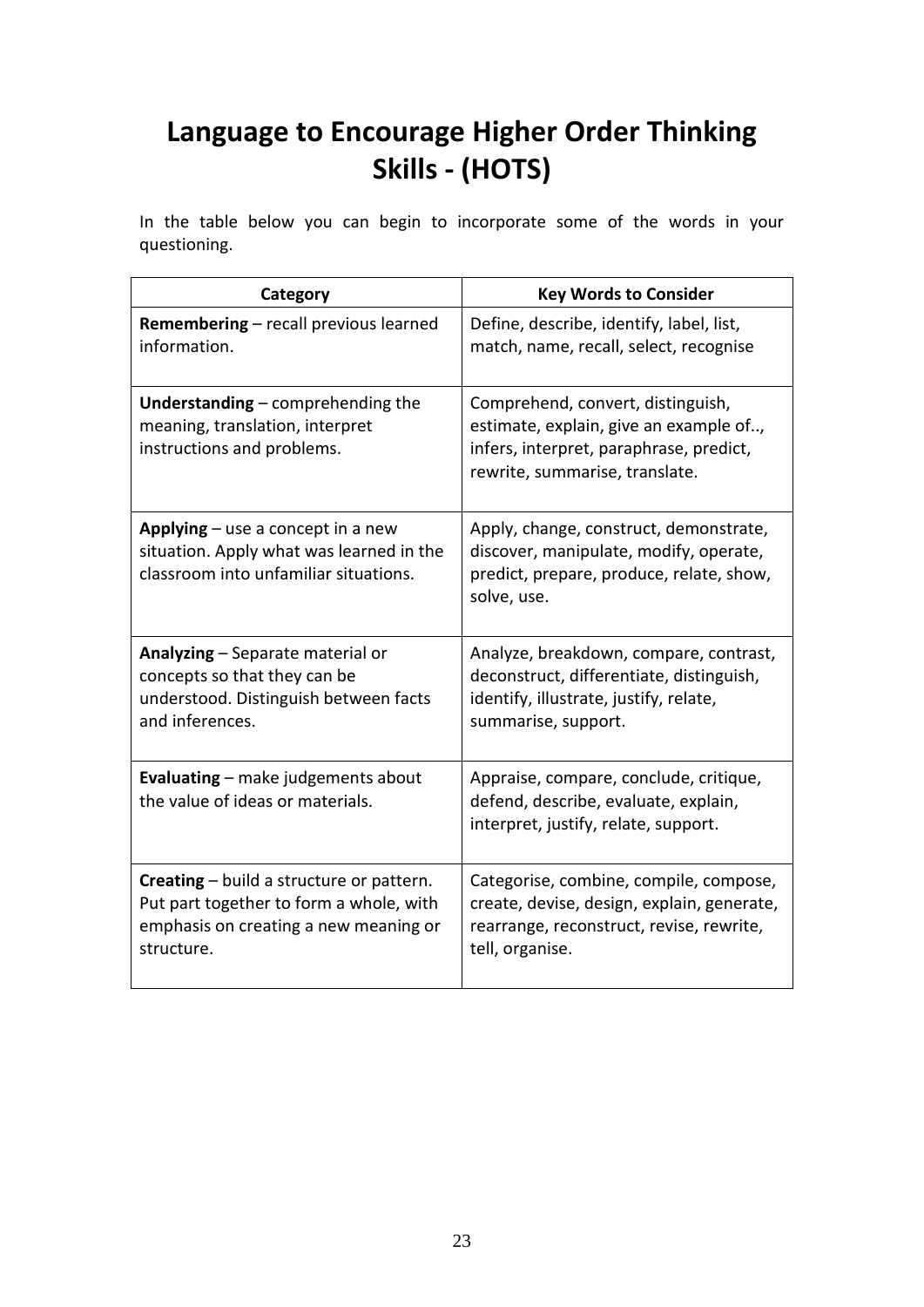## **Marginal Learning Gains**

We all know that what and **how we think as a teacher influences what we do** in the classroom. New research, based on the work of the British Olympic Cycling Team focuses on Marginal Learning Gains (MLG).

The MLG here is characterised by the **mindset of the teacher** and how this is communicated through the design and delivery of learning experiences. It comes down to a **(tiny)** change in our language and, as a result, the language of our learners.

The MLG focus is intended to **aid the pre-planning and thinking-through** of the level and quality of thinking, discussion and articulation of understanding you are **EXPECTING** as a result of the learning that you design.



In being **explicit** about expectations, we can **frame success criteria** in a far more purposeful and succinct way. If we want a group to come up with some good questions about a topic, we can start to think about **how many questions** we realistically, or ambitiously, *expect* them to come up with. **Then we can specifically tell them how many questions we really expect them to generate**. If we think they will need about three minutes to do this, we can tell them we expect them to come up with (x number) of questions in (x amount) of time. In this way, we will can be clear about our expectations **and** communicate *our* belief in *their* ability to achieve this at the same time, SO THAT we nurture their personal sense of agency and a 'can do' attitude in learning.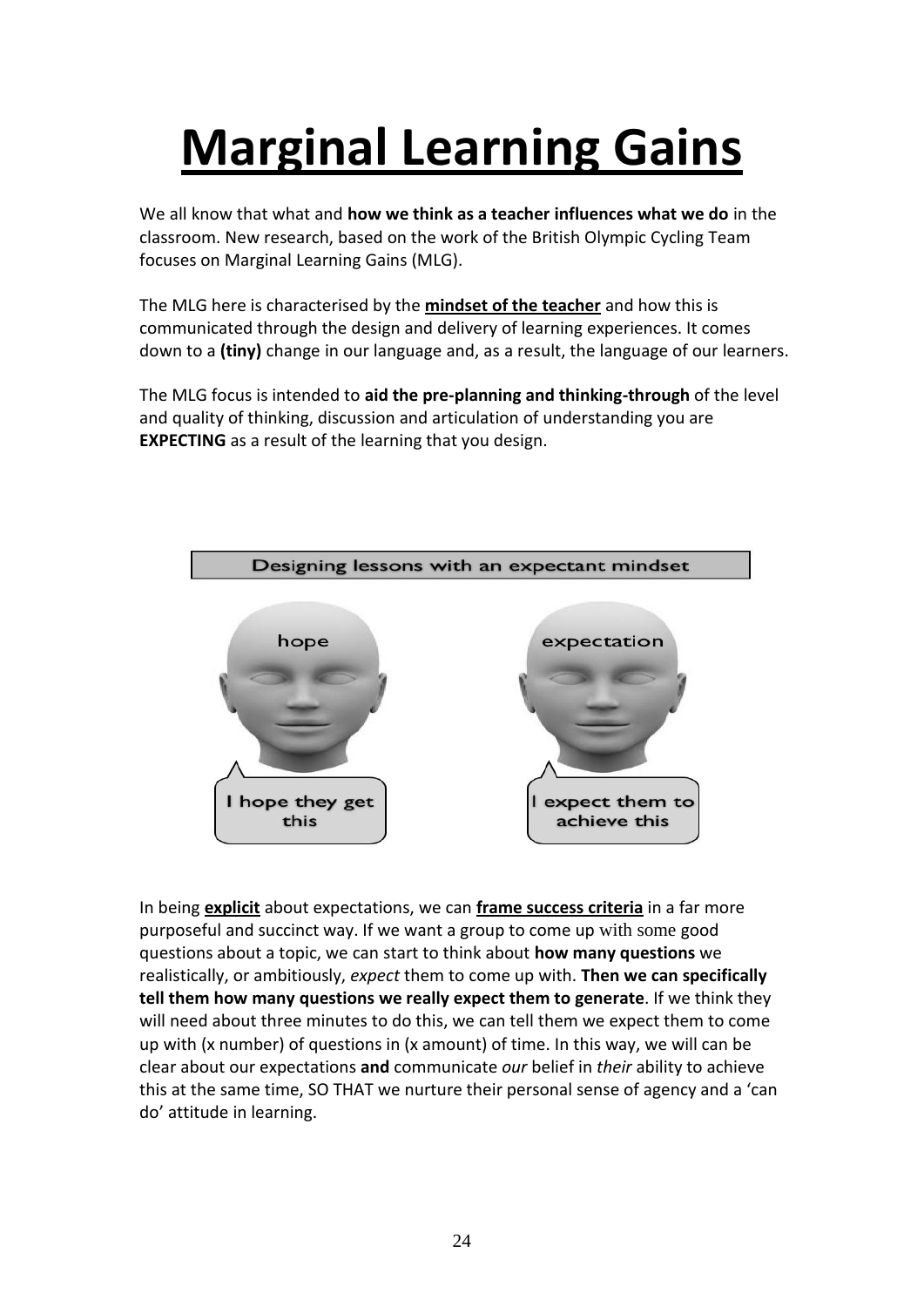#### **So, "I want you to come up with some ideas" becomes, "I** *expect* **each one of you to identify** *six* **important points in the text and select the** *three* **most important in (specific time)"**

And, "Some of you might be able to/ could/ should…." becomes, **"I** *expect* **those of you who are working at level (x)** / (insert names if needed) to be able to…by (midway point in the lesson/ end of lesson/)…SO THAT….you can show me/ each other that you can/ understand/ know/…'

#### **The impact of using the language of expectations**

- 1. Every student thinks **more deeply** about the task at hand because they know they have to **generate a specific number of initial ideas** within a structured time frame.
- 2. **Every student will engage** in the decision-making process (rather than just going with the first / loudest / most confident / forceful idea) because they are specifically **required to justify** the selection that they made (AUTONOMY)
- 3. Every student **feels safe to contribute** because they are specifically asked to **use their 'best thinking'** not come up with the right or best answer.

| Precise language to reinforce expectations |                                             |  |  |
|--------------------------------------------|---------------------------------------------|--|--|
| Instead of saying                          | Be precise                                  |  |  |
| Look at the two pictures?                  | <b>Compare</b> the two pictures             |  |  |
| What do you think is going to happen?      | What do you <b>predict</b> will happen?     |  |  |
| What do you think of this?                 | What <b>conclusions</b> can you draw from   |  |  |
|                                            | this?                                       |  |  |
| How can you explain?                       | What <b>evidence</b> do you have to support |  |  |
|                                            | this?                                       |  |  |
| Have a go at that one next                 | Try to <b>analyze</b> that one next.        |  |  |

| Precise language to listen for                                                    |                                         |  |  |
|-----------------------------------------------------------------------------------|-----------------------------------------|--|--|
| Instead of hearing                                                                | Listen for                              |  |  |
| I had a go at this                                                                | I analyzed this first                   |  |  |
| I think number 6 will be next                                                     | I predict number 6 will be next         |  |  |
| I conclude it wasn't Macbeth's fault<br>Maybe it wasn't Macbeth's fault after all |                                         |  |  |
|                                                                                   | because                                 |  |  |
| I think it's like that because                                                    | The main reason for why it does that is |  |  |
| $Is it -4$                                                                        | My calculations show that the answer is |  |  |
|                                                                                   | -4                                      |  |  |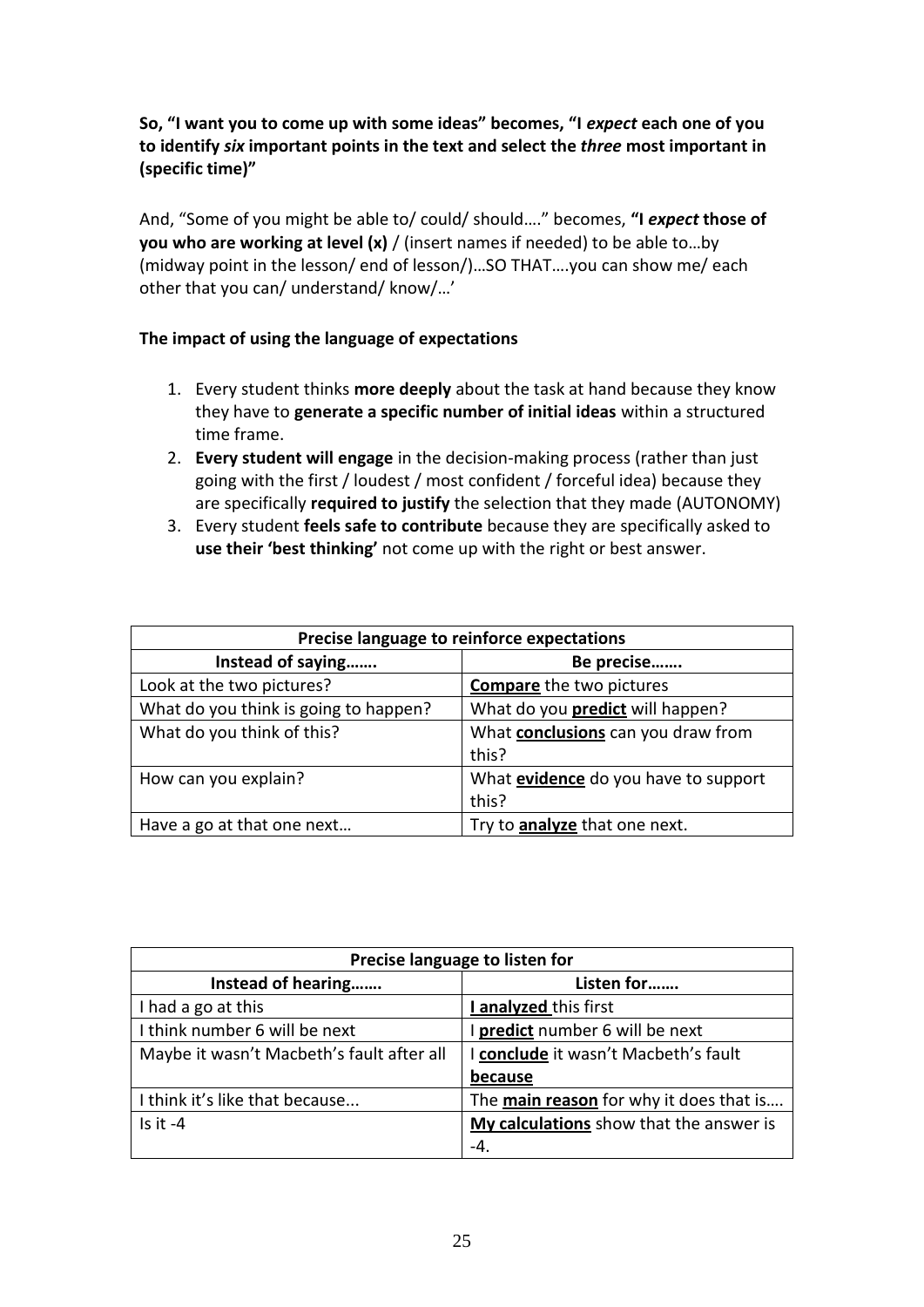#### **NOTES/REFLECTIONS**